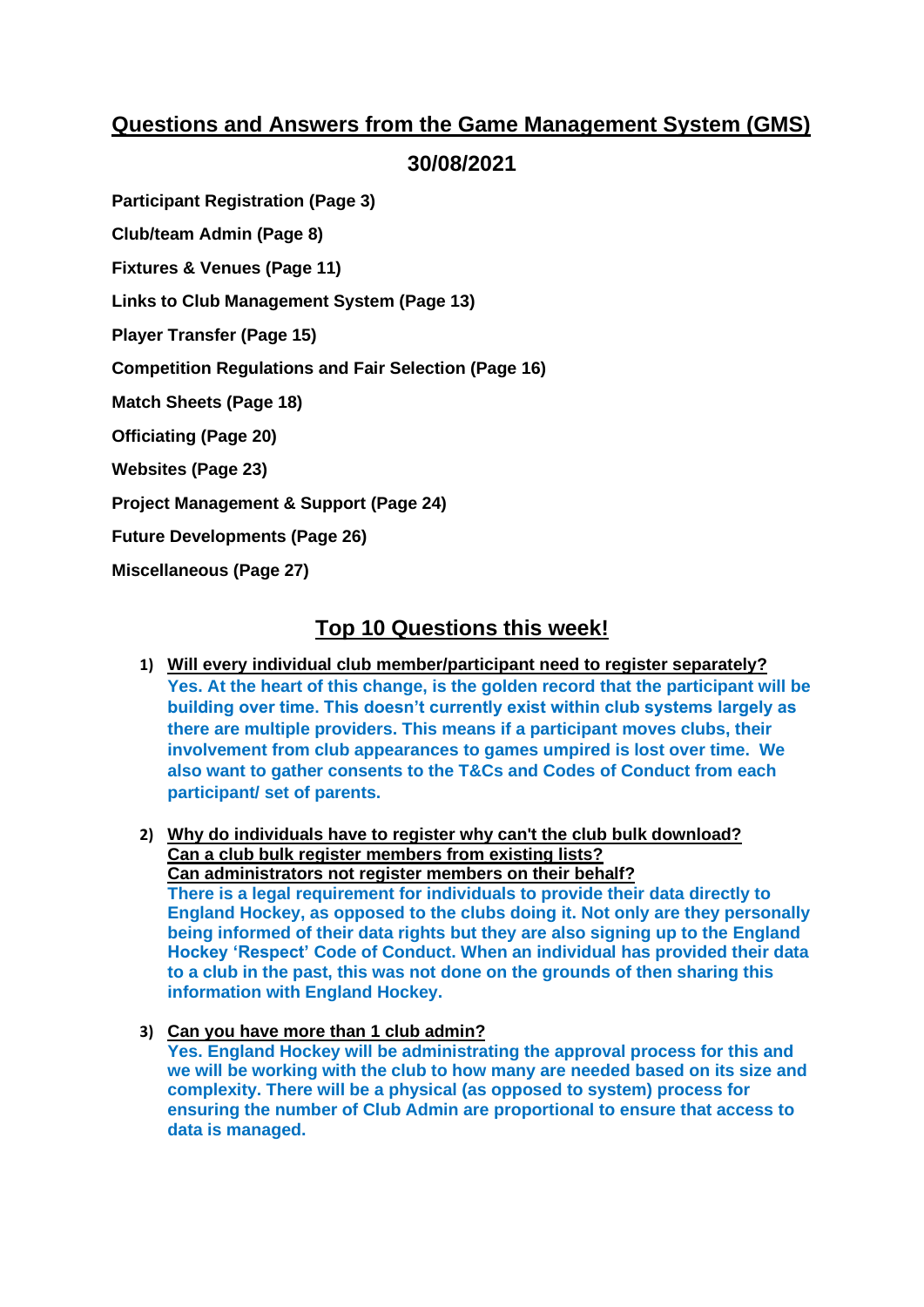- **4) How do the two teams or umpires confirm result details on the match sheet i.e. what replaces the signatures we do on match sheets now. Who records the cards on the match sheet? The home team or umpire? For most games, the captains will complete the match information needed (results, scorers, cards)** Umpires and MOs will need to check the GMS and advise teams if they are aware of any discrepancy. If this is not changed they must contact EH Competitions Department
- **5) If we have multiple roles - how does that work with GMS? I am an umpire - so have an OMS login - will I use that automatically - or will I sign up separately and then link the 2 For multiple roles, you will sign up under the same login, but just have different roles allocated to your profile. Access levels will be set by the "highest" role within the system hierarchy. You can connect to different organisations as your roles change.**
- **6) Does it matter if we don't put type of goal in? Dependent upon the level you play it, and the regulations associated with that "level", this information may not be mandatory.** The standard league regulation states that – Goalscorers, Yellow & Red Cards, Injury report must be reported.
- **7) How are juniors managed e.g., through purely parental registration for all U18s or is there a lower age limit as the CM providers has?**

 **Any young person under the age of 18 is considered a junior and will need parents/guardians to register their accounts. These junior accounts will be linked to the parents/guardian's one, as a point in principle to comply with Safeguarding Regulations. Once they turn 18, they can take direct control of their account.**

- **8) Can multiple siblings use the same parents email address? Yes, parents can add children to their account. Once they reach an age when they can manage their own account, they will need their own email address which will link to their player profile and player history.**
- **9) Do club level umpires need to register themselves in the same way as players do?**

**Yes, club-based umpires (those that are not players) will be asked to register on the GMS and become a member of England Hockey Officiating (EHO). There are different subscription packages offered through the EHO, including a free option, so club level umpires can choose the subscription that includes the benefits that they wish to receive through their membership.**

**Players that umpire can also register as Officials and join EHO.**

**10) Is the GMS smart phone friendly?**

**Yes**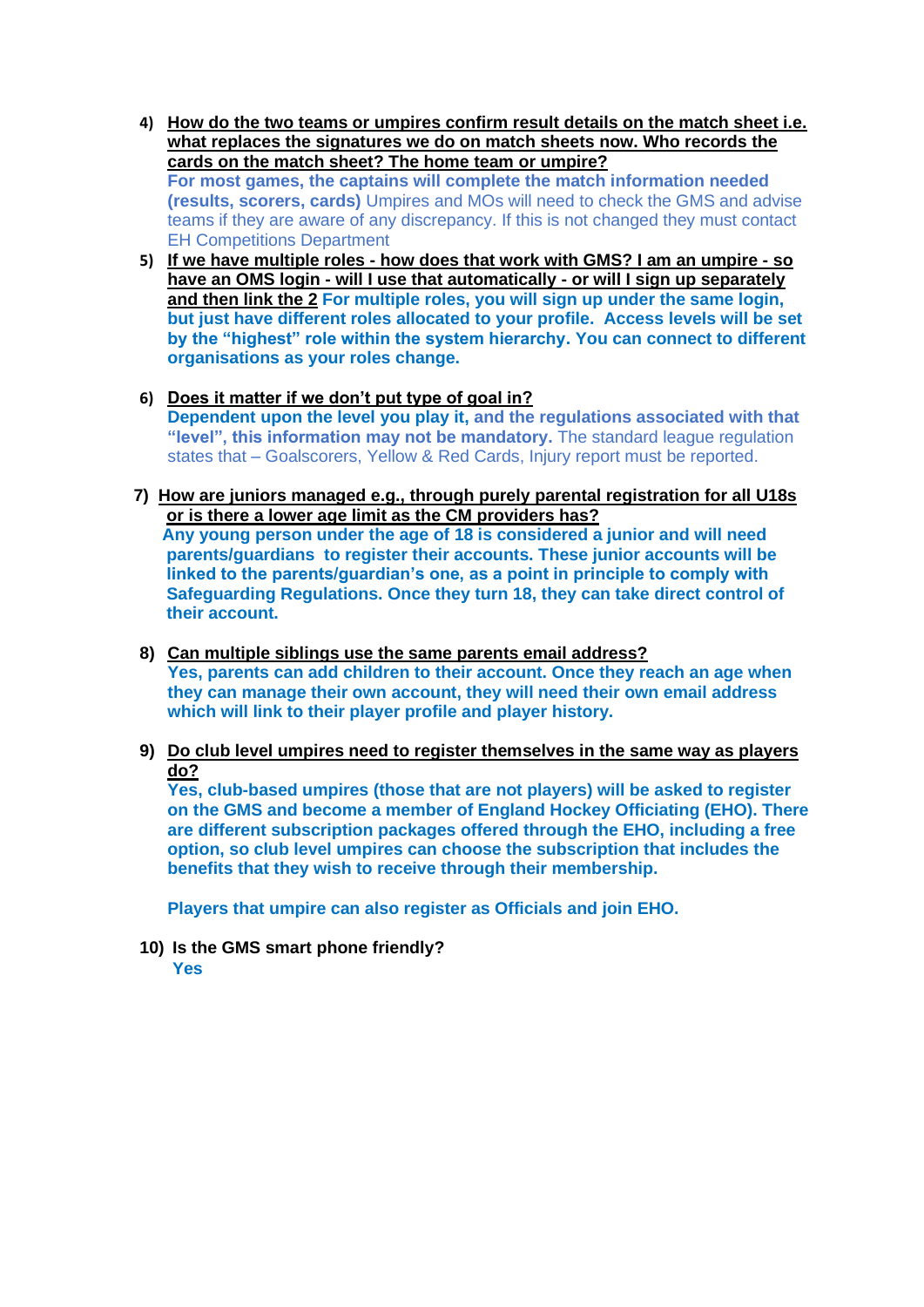# **Participant Registration**

**How will the sign-up work and how to monitor the system accordingly for the season?**  Participants can access the sign-up page through the new Area or the EH website. This will direct them to the GMS page where they can register their name and email address. An email will be sent to their address to verify this and clicking on the link will take them back to the GMS site for them to continue adding details to their profile and also importantly signing up the T&Cs and Codes of Conduct. Once selecting the organisations and clubs, a notification will be sent to the Club Admin to approve or decline their request. Club Admins can see and manage the requests throughout the season. Participants can sign up at any time but will need to have an account so that they can be added to the official match sheet.

## **Will every individual club member/participant need to register separately?**

Yes. At the heart of this change, is the golden record that the participant will be building over time. This doesn't currently exist within club systems largely as there are multiple providers. This means if a participant moves clubs, their involvement from club appearances to games umpired is lost over time. We also want to gather consents to the T&Cs and Codes of Conduct from each participant/ set of parents.

## **Will we need more than one log in if we are members of a league committee and also club admins or will one log in work for all of my roles?**

You will have one log in that will allow you to hold different roles within the GMS system and it will look to tell you which role you are in whilst undertaking tasks e.g. you could be updating the notes section for a fixture as a Comp Admin (if that was your role) and moving to populating the match sheet as a Team Admin, all without logging out.

#### **How are juniors managed e.g. through purely parental registration for all U18s or is there a lower age limit as the CM providers have?**

Any young person under the age of 18 is considered a junior and will need parents/ guardians to register their accounts. These junior accounts will be linked to the parents/guardian's one, as a point in principle to comply with Safeguarding Regulations. Once they turn 18, they can take direct control of their account.

## **What is the assumption for minimum age for player registration?**

There is no lower age limit. The main trigger for adding a young person to the system would be to add them to a match sheet. There would be one match sheet for a whole junior festival instead of individual games on the day. The important element is this data would form part of the person's participation in the sport over time capturing appearances through to young umpire activities for different clubs.

### **I'm sure you are considering GDPR issues?**

All the personal details are ONLY under the control of individual participant. Personal data is only visible to those who need it to undertake specific tasks. Sensitive data that is collected is anonymised. All of this is being covered by a formal Data Protection legitimate interest assessment.

#### **Will the system pick up when players turn 13 during the adult league system?**

Yes, the date of birth is captured during registration and only the age is displayed to club and team admins where relevant. When specific trigger points are met, players can be added to the relevant club teams and added to match sheets. When a player turns 13, if they are looking to play in the adult leagues, the club admin can assign them to adult teams. This makes them visible to team admins who can add them to match sheets. For development badgers and vixens leagues where a small handful of adults play alongside the juniors, the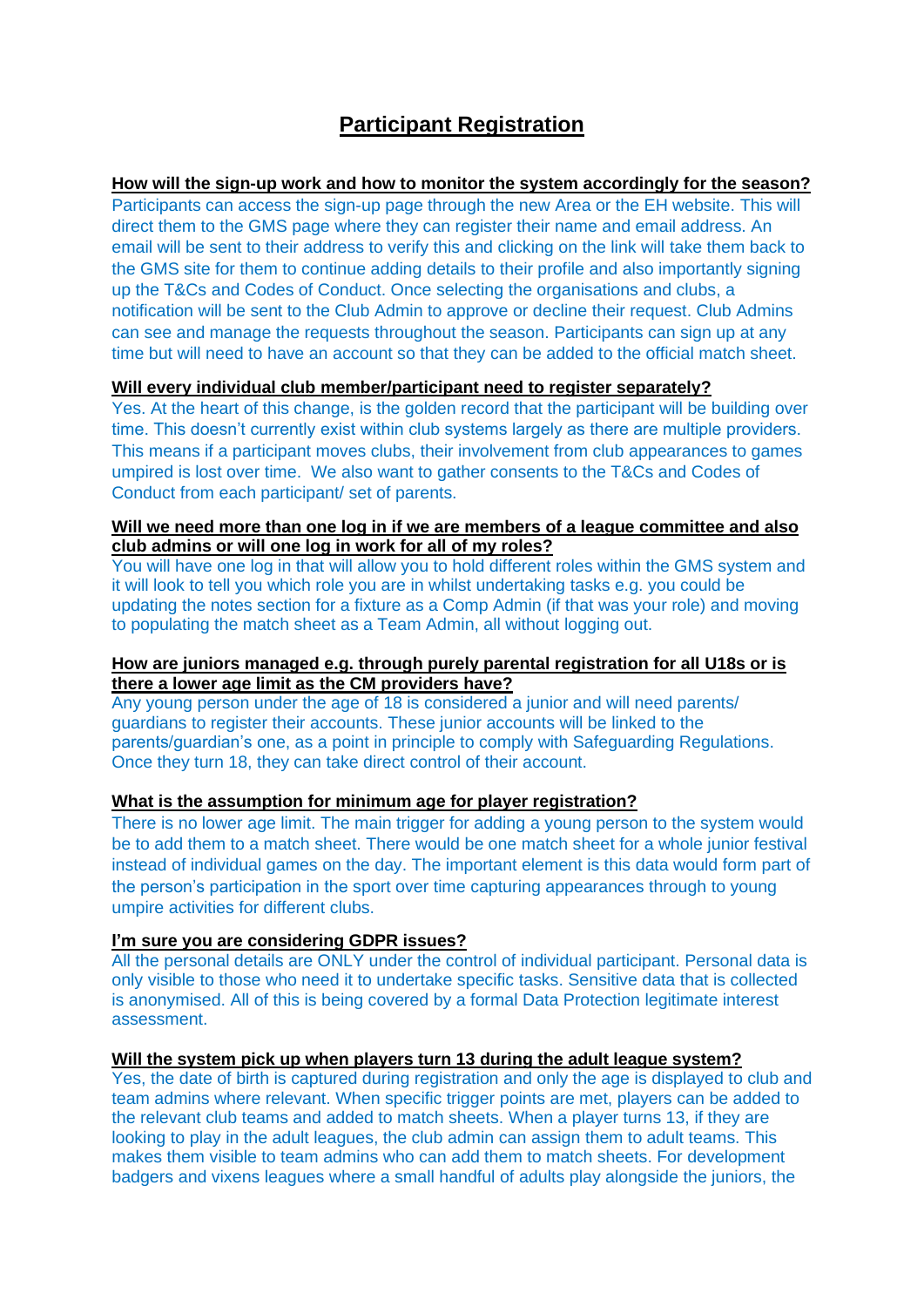age banding can be set by the competition organiser as there is a minimum age. The player can be moved to these teams once they reach the required age.

## **Is a participant's email address a key data item in the registration process?**

Yes. This is mainly used to identify individuals and help to reduce any duplicate records. It helps to drive the golden record about how people are participating within the sport.

#### **Will clubs request their own access?**

Clubs have previously provided some of the key contacts that they want involved. Club Admin access will be provided and the Club Committee will also receive details of who has access so that the right people can be involved.

#### **Will a player register for a particular team or does the club do that?**

A player will register and link themselves to particular clubs and organisations and the Club Admins can approve or decline the requests. Once they have been approved, the Club Admin will then assign them to one or more teams within the club.

#### **When can players register in GMS?**

From the 1<sup>st</sup> September onwards.

## **What online help / guidance will there be for: players (and parents for U18's) on using the system for registration, Area administrations and Clubs? Mindful that the SportLomo roll out had its 'user' challenges'**.

There will be sign up guides and videos to assist participants and parents with the registration process. Training will be cascaded down through the Comp Admins, Club Admins and Team Admins so that they can help players and parents with registration as well. For the more complicated scenarios, there will be a support help function hosted by England Hockey where people can request help via email.

# **Can you confirm kit colour and hospitality etc?**

Clubs have helpfully provided the kit colour information to us already when they provided details on their teams. This will be uploaded just before the start of the first fixtures. Hospitality information can be added to each home team fixture.

### **Will the essential player data be part of the Registration process? Is there a deadline for that to have happened?**

Yes. The essential player data is part of the process. There will be additional support given to EHL clubs to help them support their players who have to provide some additional information.

#### **Will everyone have access to all regional competition?**

Access will be tailored to Area and the competitions you are responsible for. You may be able to view certain details within a specific Area you are assigned to but you won't be able to see another Areas details.

#### **Will the Competition structure parameters and fixtures have been loaded for this season into the live environment? Will Comp Admins need to set up parameters for this season?**

The competition structures and fixtures will have been loaded into the live environment with some default settings aligned to regulations so that Comp Admins won't need to change these details.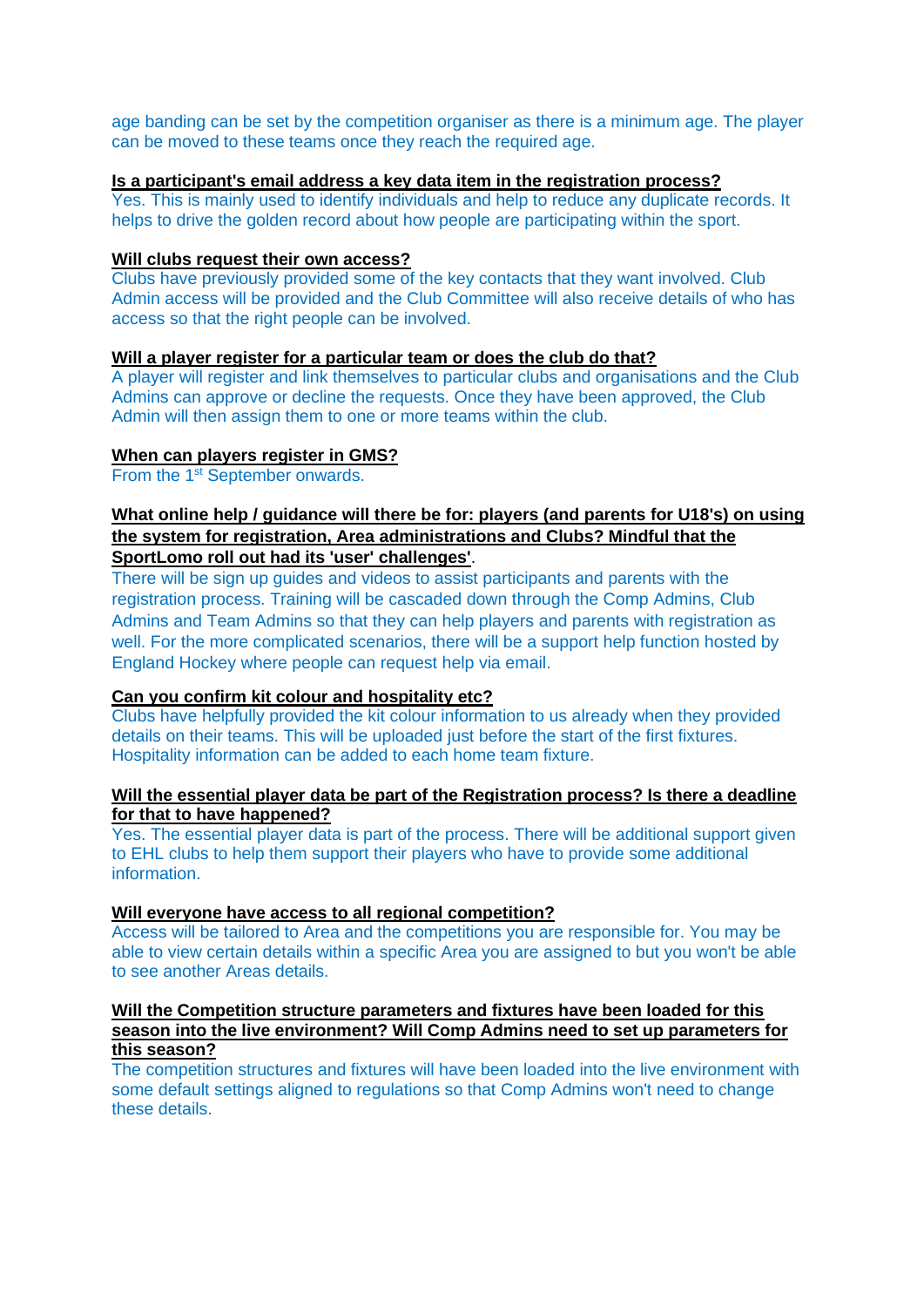## **On the roles / responsibility matrix - it suggested that a Club Admin can create a team. I would suggest that this is Comp Admin - since the Area Leagues decide on who should be in competition.**

The process will involve Club Admins requesting to add new teams which will be actioned by the Super Admin. The system is for the whole game including Juniors and not just limited to leagues. Clubs can only request to enter them into competitions within certain timeframes or annually. Leagues will create new Divisions for subsequent seasons based on previous season's final standings.

## **My daughter (aged 11) has an England Hockey Pathway profile, can this profile and login details be used for the GMS? Or is it a new profile?**

Sadly, it will need to be a new profile, as our systems are not linked. We are reviewing how we can integrate our systems more effectively in future, and you can always use the same username and password as the existing system, but they will be set up as separate accounts.

## **Can multiple siblings use the same parents email address?**

Yes, parents can add children to their account. Once they reach an age when they can manage their own account, they will need their own email address which will link to their player profile and player history.

## **Does sign up apply to juniors and down to which age? What role do parents have in that?**

## **What about U18s? Parent email address, personal email, both? Also does the system handle parental permission**

This system is geared up to manage parental permissions and safeguarding juniors data. Parents will firstly register their own account and then create profiles for their children. Parents have control of their details. If the juniors are participating in matches using GMS, they will need a profile.

**GDPR-EH has heavily relied on "Legitimate Interest" as a processing condition rather than Consent based. LI is thew most flexible but also hardest to defend processing condition. Has EH spoken to the ICO for advice? Can EH make your Data Privacy Impact Assessment (as required under DPA (2018) and Legitimate Interest Assessment**

Yes, we consulted with the ICO in 2018 when GDPR regulations first came into effect. We have our Impact Assessment available if anyone would like to view it.

#### **Regarding GDPR, where will the data be stored? UK only?**

Yes – the databases at the core of the GMS system will be held on servers that meet all existing data regulations around storage of data in line with the Data Protection Act 2018. All data is stored with the UK.

#### **Why do individuals have to register why can't the club bulk download? Can a club bulk register members from existing lists? Can administrators not register members on their behalf?**

There is a legal requirement for individuals to provide their data directly to England Hockey, as opposed to the clubs doing it. Not only are they personally being informed of their data rights but they are also signing up to the Respect Code of Conducts. When an individual has provided their data to a club in the past, this was not done on the grounds of then sharing this information with England Hockey.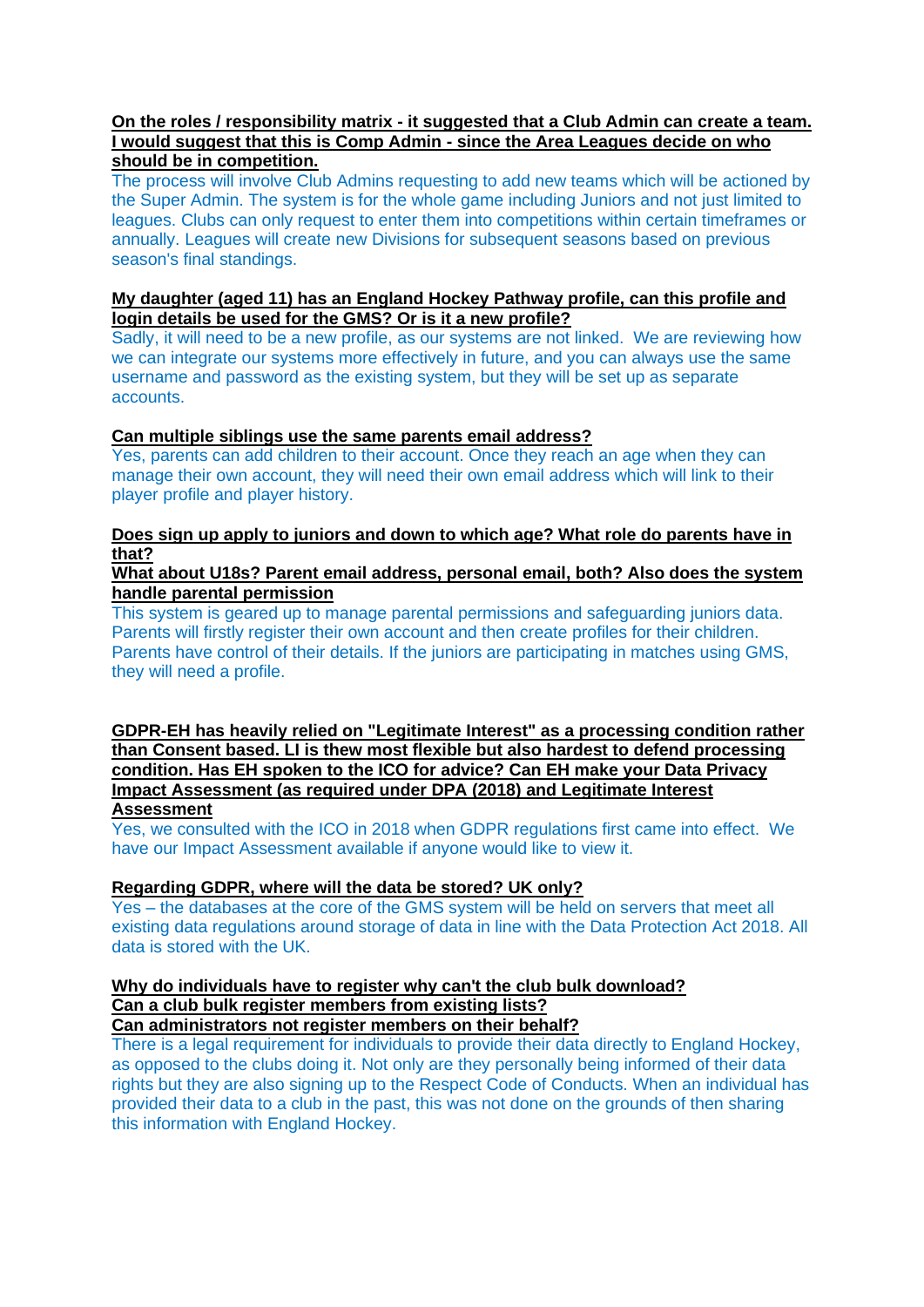### **Why was gender a mandatory field and appears to be requiring a binary choice? Not everyone is comfortable with supplying that data and it isn't inclusive to enforce the binary.**

We need players participation gender for playing either Men's or Women's (or boys or girls hockey). Gender identity is different and it asked for under the personal profile.

## **Does the personal information ask for next of kin and medical issues?**

Not within the minimum data requirements – but these can be added within the expanded user profile if you wish / a club wishes to ask its members to do so.

## **What do we say to players that are private and don't want to enter all the information needed into the player portal?**

There is functionality to hide information that they don't want others to see. Some data is required for leagues and competitions to function and to ensure that players are agreeing to play within England Hockey's 'Respect' Code of Ethics.

## **Regarding needing to use a personal email to register on GMS. Volunteers are generally really busy and need to keep hockey stuff in a separate email address. How many emails will sent from GMS? Or is it purely for registration rather than ongoing comms?**

The personal profile requires you to use your personal email as a unique identifier for GDPR reasons so there is an audit trail of who has used the GMS system for what purpose. You can enter a secondary email address for communications purposes.

# **For Players without internet access or the ability to use a computer-based system?**

Players won't be required to interact with GMS on a daily basis so can register on another mobile phone or computer. Any player that cannot access via mobile phone or computer may need support to register can ask their club to [gms.support@englandhockey.co.uk](mailto:gms.support@englandhockey.co.uk) to help.

# **Will GMS replace the other logins under EH - Club Spark, EH Affiliation?**

Not immediately as these are all separate systems, but we do intend to bring them all under one Single Sign On in future as part of one of the next phases of development

# **When approving players, do we have to allocate them to a team from the start of the season?**

The first/second week in September we don't have a full book of players and changes are huge in terms of team selection in the first few weeks.

If when a player applies to join our club we then allocate a team, can this be edited or changed before the first league game

Squad allocations can be amended at any time, so there is no issue with adjusting allocations during the season.

# **What happens if not all players are signed up by the first league game?**

Firstly sign up is a quick process that players can do on a mobile phone. The league rules expect match sheets to be completed, clubs will be given support in the lead up to the first games and there is recognition from all that the new system will take time to embed and some grace is expected from league administrators over the first few weeks. If your club is concerned contact gms.support@englandhockey.co.uk.

#### **Is it easy for players to be able to play for more than one club team, e.g. if they are developing to progress to a higher club team so will probably play for two club teams, within the league regulations?**

GMS allows players to be part of multiple squads.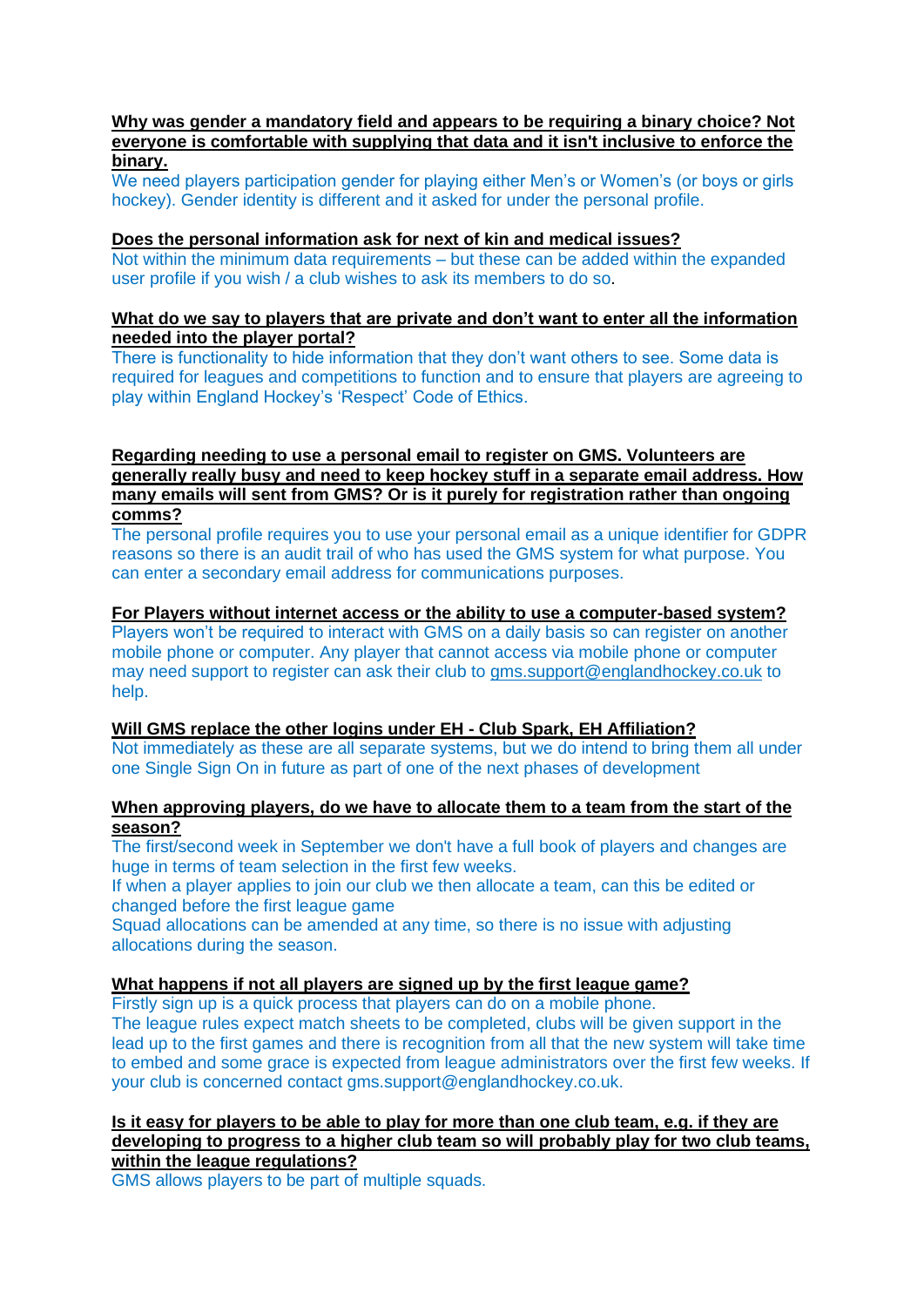Dependent upon the "level" of the team, the league regulations provide flexibility to allow players to double-up to help support player development and to assist clubs with getting lower teams. Check out the Regulations here <https://www.englandhockey.co.uk/governance/about-england-hockey/8-areas>

# **If we have multiple roles - how does that work with GMS? I am an umpire - so have an OMS login - will I use that automatically - or will I sign up separately and then link the 2 together?**

**If I register as an admin, can I choose player as well?**

For multiple roles, you will sign up under the same login, but just have different roles allocated to your profile. Access levels will be set by the "highest" role within the system hierarchy

**Are we able to change an email address once registered with an account?** Not by yourself – you will need to request to amend this via England Hockey by emailing [gms.support@englandhockey.co.uk.](mailto:gms.support@englandhockey.co.uk)

## **Why do you need our post codes and full date of birth?**

Date of birth is required to ensure we can differentiate between U18s and Over 18s as well as eligibility to play in some competitions (e.g. juniors or Masters), plus also use it as a unique identifier (as your name alone cannot be); the Postcode is used to assist with functionality within the system so that your search results find your closest clubs and opportunities to play.

## **Will clubs have access to the contact details for our players?**

Yes – as long as the player has made this information visible within their profile.

### **When will registration 'go live'?**

All dates will be communicated with clubs next week (w/c 31<sup>st</sup> August); information will also be published on our social channels and on our website.

#### **For the school championships do we also need to register for this?**

Not for matches prior to January 1<sup>st</sup> 2021. EH will confirm whether this is required for the second half of the season nearer the Mid Season break.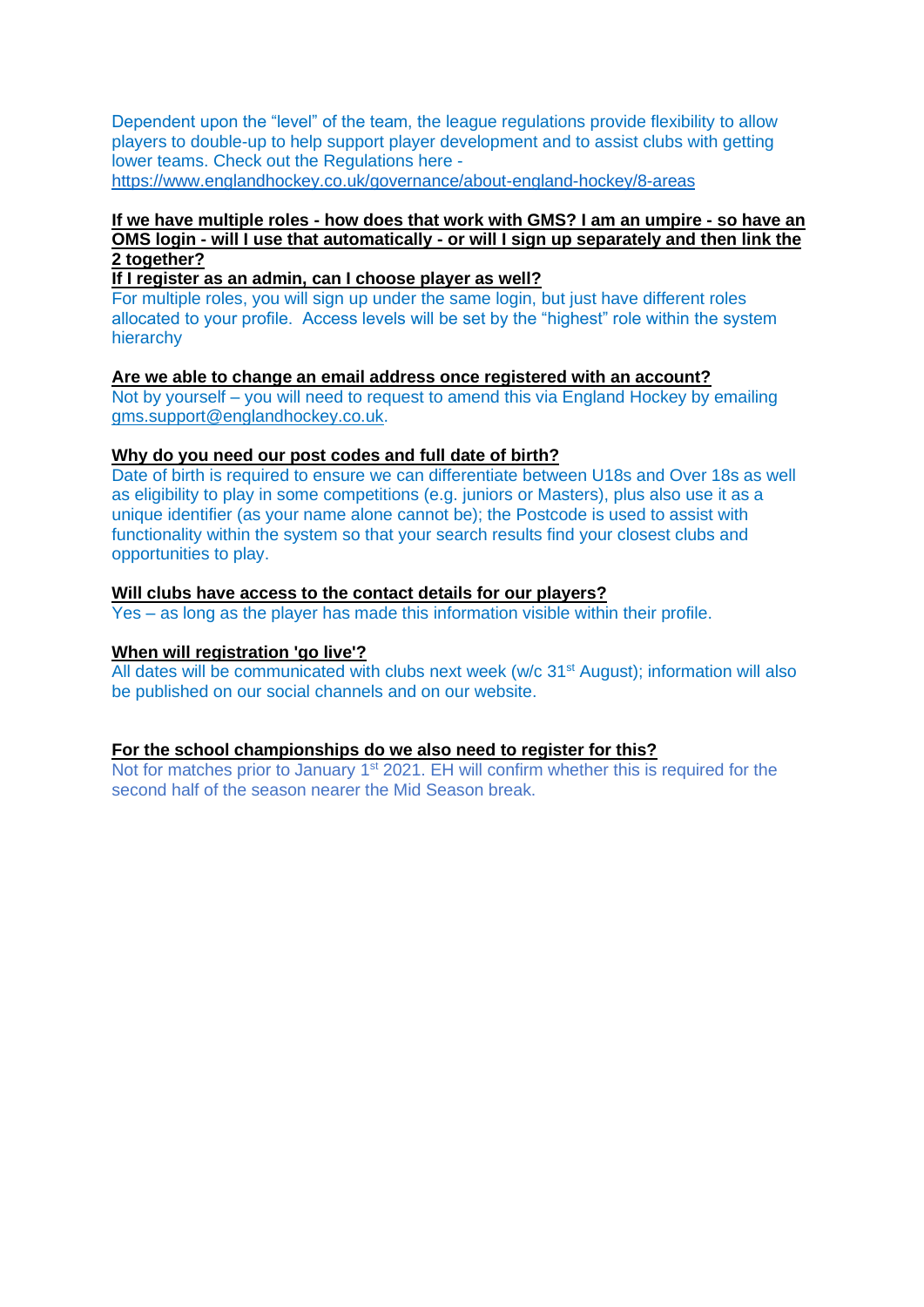# **Club/Team Admin**

## **Can you have more than 1 club admin?**

Yes – though as England Hockey have to approve the Club Admins, we will have a physical (as opposed to system) process for ensuring we are not releasing Club Admin access to too many people at any club, so that we can keep a control of data access. England Hockey intends to manage the number of Club Administrators proportionally in line with the size of the club.

# **Can you add in Man of The Match features be great to get club reporting on this?**

That is a great idea and one we will be looking to add in for a future phase. We welcome ideas and you can contribute at any time through the change request form.

# **What if as a Club Admin we don't know the squad that a player is in? Can the squad allocation bit be done at a later date?**

Squad allocation and reallocation can be done at any time.

### **Does GMS send notification that there's a player awaiting approval? Or do we have to log in to see?**

You will need to log in to see – we do not want Club Admin having to receive potentially 100s of emails from their players registering. We appreciate this would be different for smaller clubs, and this is certainly something we can look at configuring for future developments.

## **Is there a limit on the number of team admins per team? Or a Primary/Secondary, etc?**

**We have joint captains for one of our teams. Can they both sign up or is it limited to one captain per team? Will you be able to delegate the Captain role? Not all captains play every week**

You can allocate two Team admins per team, and they are listed as Primary and Secondary contacts. Additionally, any Club Admin can complete the information as required for each team if a Team Admin cannot. Also Club Admins can change the Team Admins at any time.

## **Are mixed hockey clubs who play purely friendly games on Sundays required to complete GMS Registration?**

If the competition you are playing in is using GMS to manage its fixtures and results, then yes.

### **How are you getting the information to populate the venue dropdown?**

We already maintain a list of the pitch from across the Country, plus this system has been running for over 12 months already and hence lots of venue details are already held within the database. There are well over 1000 separate pitches stored currently so clubs should be able to find their venues. If EH needs to create a venue email [gms.support@englandhockey.co.uk.](mailto:gms.support@englandhockey.co.uk)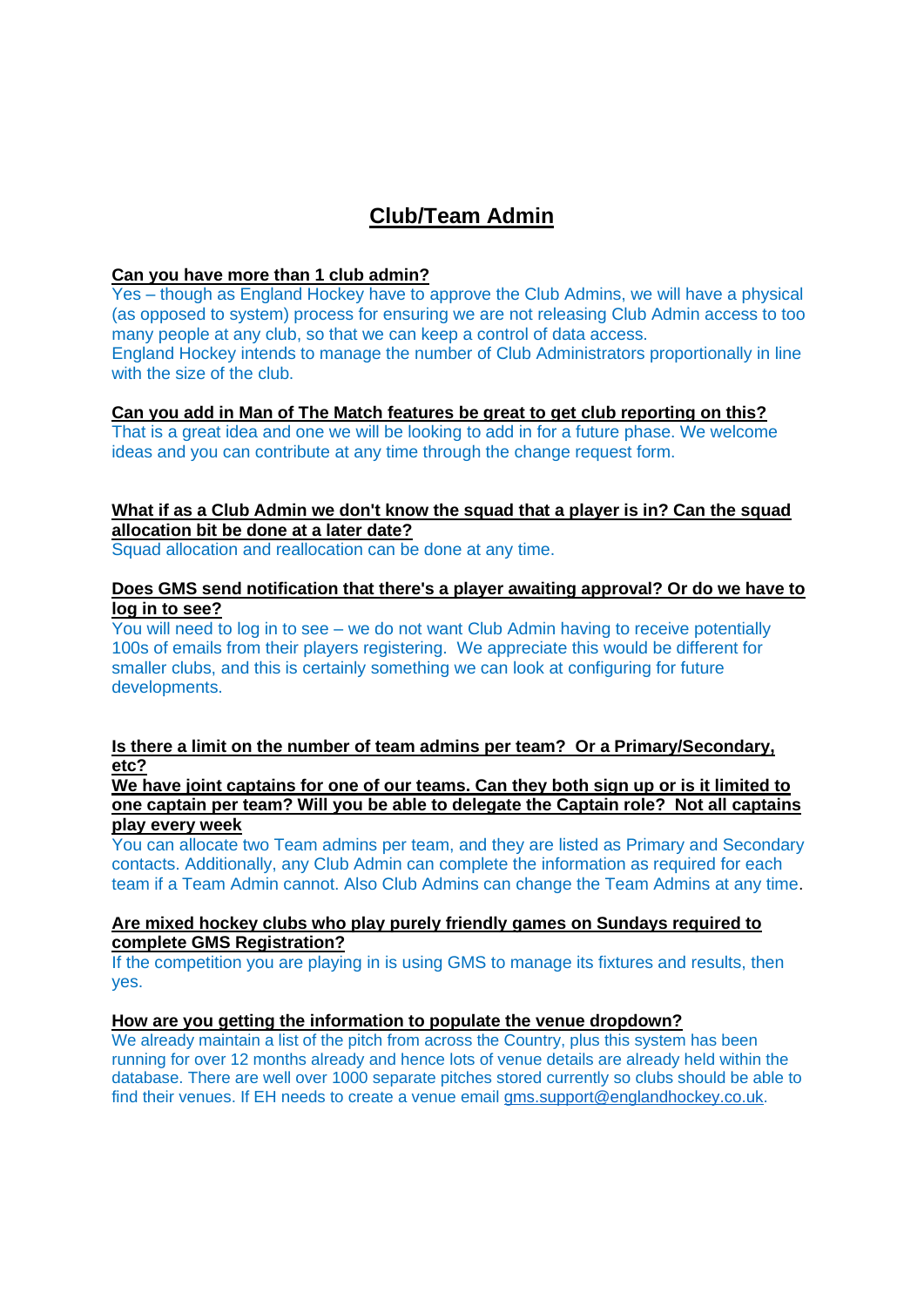# **Will shirt number be a field in the individual player profile?**

Yes, but not mandatory

# **Do match sheets need to be submitted prior to the games? And, can they be amended after a match if, for example, someone is ill and can't make it?**

This depends on the competition so you'll need to check the appropriate regulations. In the adult leagues they be required them up to 5 minutes before the game (before they are locked) and they can be then be edited afterwards with results and scorers etc.

# **Can you name a guest player?**

No – they must be registered for your club; you cannot enter free text. However, a player can be linked to more than one club at any one time. The regulations of the competition will determine if players from other clubs are allowed.

# **Where do find a "match sheet"?**

Against the Fixtures options within the GMS. You find the relevant fixture and then one of the sub-menus within that fixture is the Match Sheet screen. For Team Admin this will be a quick process as you will only be allocated to a relatively small number of teams and fixtures.

# **Where can you see Team Home & Away Colours?**

This will be visible in the team record.

# **Does it matter if we don't put type of goal in?**

This is dependent upon the level you play it, and the regulations associated with that "level", this information is not mandatory – nor would the "minute" of the event be either. By being able to provide more information on matches the better we can make the data in the sport we can use that information to provide more interest in the sport at club level for players and teams.

## **Do EHL/NL team captains also need to submit the match sheet or will it be done by the match official?**

There is no separate match sheet. The match data is the Team Sheets provided by the teams and their goal, card data.

# **Does this system also let players know they have been selected to play?**

No, this is not currently a team selection system or club communication system. Developments could be considered at future phases if clubs would like this functionality.

#### **Are players required to be marked as paid up on the membership database to be shown for fixtures ? (ie do we have to duplicate our management of player payments, or is it only for those who are using it as a membership database?)**

No – this is some optional functionality we added to match sheets if clubs wanted to use it. It's not a mandatory function.

# **Will team admins get chased within a certain time if they haven't put up a result or do clubs have to keep an eye on it?**

Again this depends on the regulation of the competition.

In the adult leagues the time (outside England Hockey Leagues) this is 8pm on the day of the match. There is a log of submission times for results that league administrators will be able to access.

**Is there an ability to enter emergency contact details into the system**? Yes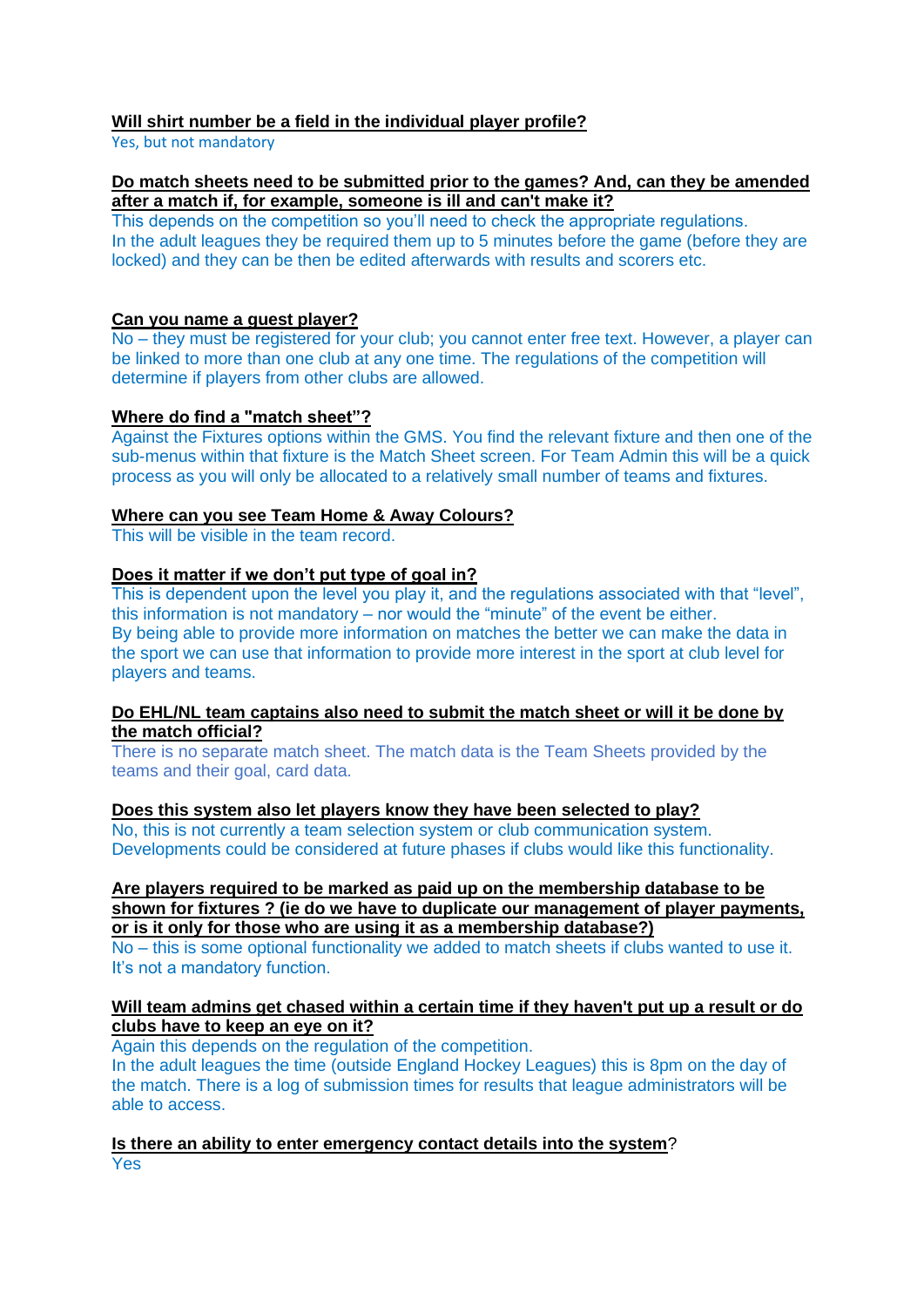## **The system is collecting players email addresses and personal information will this be shared with third parties?**

No – we will only share data as consented to, and in line with our Data Privacy Statement.

**Do you not need to print the teamsheet out and present it at the game anymore?** There is no requirement to print off anything.

# **Will the GMS cover the national league this season?**

Yes.

## **Will you need to directly contact the opposition to confirm the game (venue, pushback etc), like previously, or just go off the information on GMS?**

Generally communication between clubs is a good thing for softer issues such as arrangements for arriving at venues or hospitality arrangements. GMS should ensure that information on start times and venues is available at all times.

Grade 1 EHL – You will need to directly contact the opposition to confirm the details of the game/

## **How do we 'manage' a player who may be trying hockey or seeing if club is right for them? - maybe only play one game in our lowest squad**

You'll still need them to register on GMS as they will still be required to be on match sheets and to agree to the England Hockey 'Respect' Code of conduct and other policies. The registration process is quick for a player.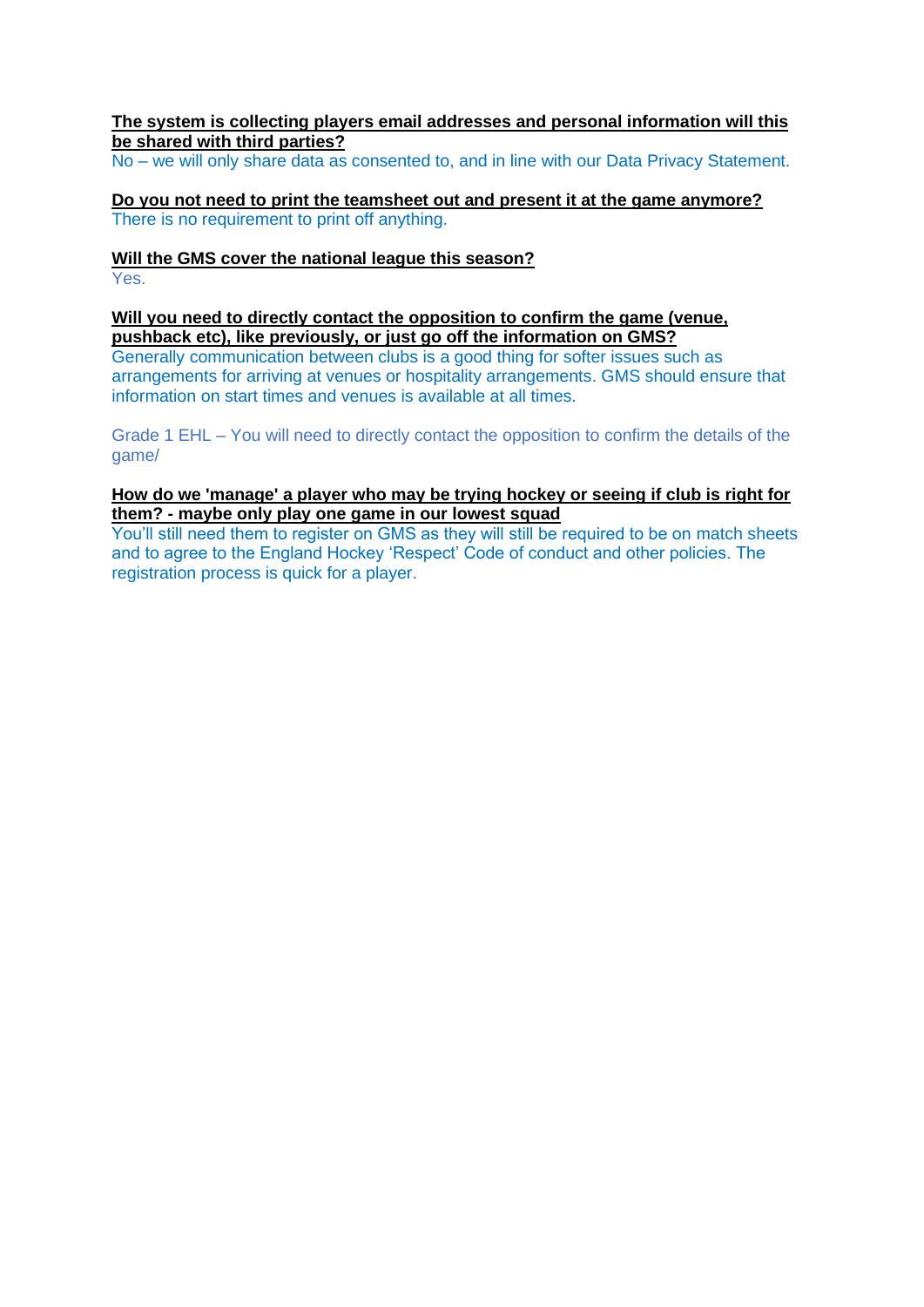# **Fixtures/Venues**

# **What would happen in the team being deleted has played fixtures already?**

In this case, you wouldn't delete the team but you would make a points adjustment in the table. This would maintain the integrity of the data already captured but prevent notification for late match sheets etc.

## **How would you remove a team from the system but retain fixtures as team v BYE?**

If a team is removed from a division it will automatically replace that team with a bye to maintain other fixtures. If there are 2 byes for a specific week, these would be hidden.

## **Can I set default results for walkovers and cancelled matches?**

We are looking to integrate that functionality in Phase 2 to help with those situations.

## **Clubs want to change the time / location of a fixture - how does GMS support this and what does this scenario look like.**

Clubs and teams will have access to their games to upload relevant information. There will be deadlines set by Areas for this. After these dates it will need to be done via league admin to confirm if a late change is permitted via regs.

## **Will all the venue data have been input ready for start of season?**

EH will upload details of all pitches in England. In the event any are missing or details need to be updated they can be requested to gms.support@englandhockey.co.uk

### **What happens if a match is rescheduled due to flooded pitch for example?**

This follows the relevant competition regulations. Participating teams (or Comp Admins) can postpone fixtures in GMS.

**Who can add a pitch as a venue? Who is responsible for venue information? (Or who do we tell if there's something that needs editing?) How do we add extra pitches? Very occasionally we have to use local schools for fixtures but they are not our main pitches.**

England Hockey will maintain the list of venues – if you need a venue added, then contact EH via gms.support@englandhockey.co.uk

#### **Will the fixtures be pre-populated or do we need to add the fixtures?**

Fixtures for adult leagues are all pre-populated with dates and teams – you will just need to update venue and times

**Our club has no 'home' pitch at present so our 'home' games will be at different venues around our county, wherever we can find pitch time available. How is this going to work with you letting one venue to appear for each club?**

The system does not restrict clubs to having one venue. A club can choose from any of the venues held within the system for their matches.

# **Do post codes show in Venues?**

Yes, England Hockey will ensure that Post Code is included for every venue.

### **Venues - where a venue has multiple pitches will it be possible to specify which one via the drop down?**

Yes, the individual pitch will have a name, as well as the physical location of the pitch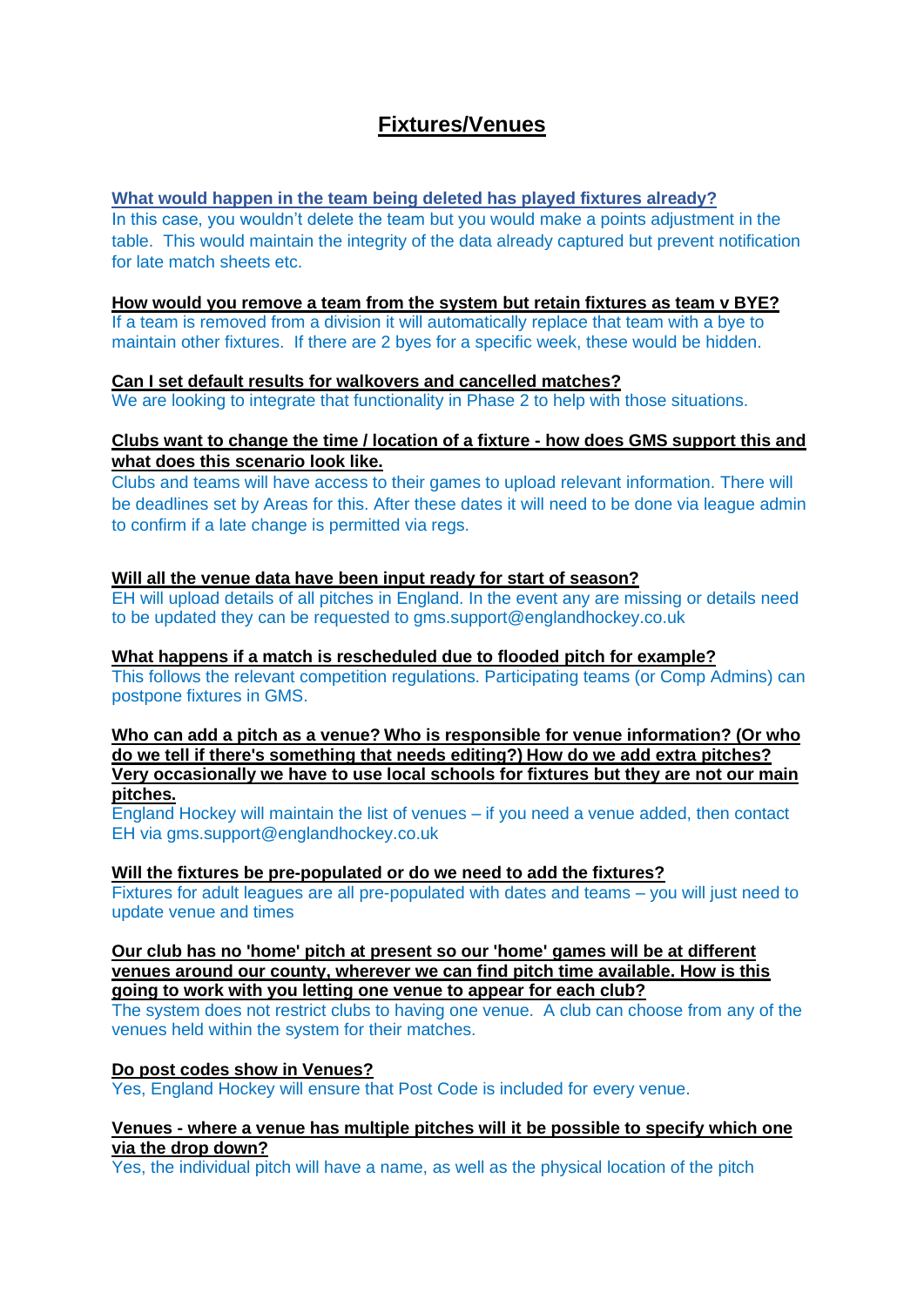# **How would a fix sec go around rearranging fixtures when a game is postponed if we can't alter dates?**

**How do you put in a request for changing the date for a fixture?**

Contact your Divisional Secretary and they will have access to amend dates for you (they can also bulk edit dates on which games are being played if needed).

## **If the fixtures are set for default on a Saturday but the home side is requesting to move to a Sunday can this be done by the club admin or will this need to be done by the divisional secretary?**

In the adult league regulations this needs to be done in consultation with the Divisional Secretary. Therefore it is seen as a role for the Divisional Secretary to amend dates of fixtures; that may change over time, but for launch, clubs will not be able to change fixture dates.

## **How many roles can change fixtures? Only the one club admin?**

Venues and Times can be updated by both Club Admin and Team Admin. Dates can only be amended by Divisional Secretaries.

## **Will Fixtures Sec be able to swap home/away games with agreement from both clubs? Yes in consultation with the Divisional Secretary.**

The fixtures have been planned to balance home and away games for clubs as much as possible so requests like this will create an imbalance in fixtures for clubs.

## **Most of our home games start at 430 (or later) we need to be able to put scores in into the evening after matches**

Yes, you will be able to – the system will not prevent you entering scores at any point. The adult league regulations request results at grades outside of the England Hockey Leagues by 8pm on the day of the match.

# **Does the system run for badgers games too?**

The system can be used for formal badgers competitions run by a Comp Admin. In the first phase only club to club friendlies are not part of the functionality.

# **Will the system be used for the cup competitions and indoor?**

Yes, Only schools competitions will not initially be on the system. BUCS 'Wednesday' competitions are also on a different system.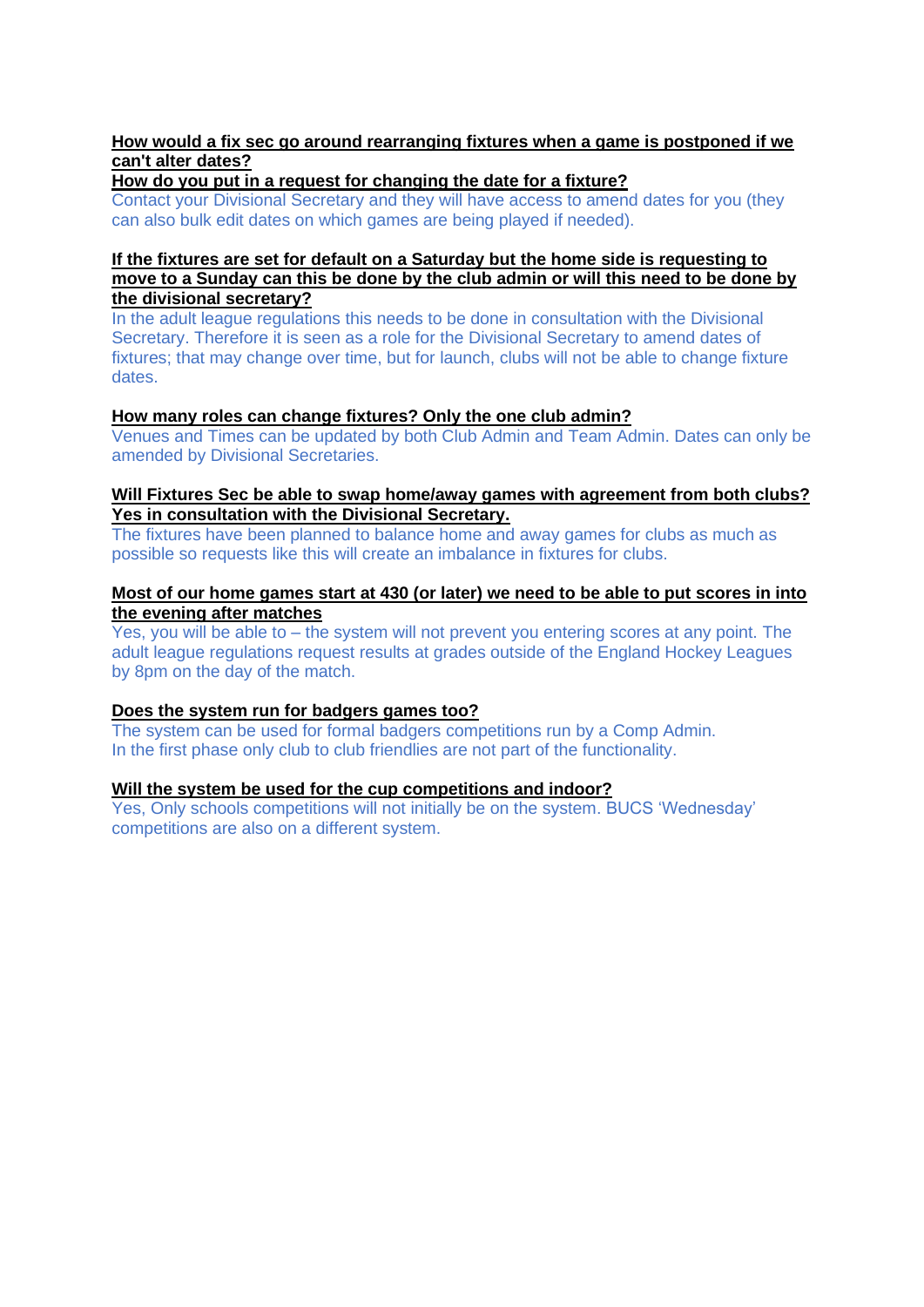# **Links to Club Management Systems**

What are the main differences?

| <b>Club Management System</b>              | <b>Game Management System</b>              |
|--------------------------------------------|--------------------------------------------|
| For managing club membership               | For administrating competitions            |
| Focuses on membership, involvement in      | Focuses on participation in the game, pre- |
| the club, availability                     | and post-match administration, discipline  |
| Communication between club and their       | <b>Communications between Club Admins,</b> |
| members                                    | Comp Admins, Team and Match officials.     |
| Payments are mostly members to their       | Payments are mostly between clubs, Areas,  |
| clubs                                      | Leagues, officials                         |
| Run by commercial organisations for profit | Run by new Areas, Counties and EH not for  |
|                                            | profit                                     |

# **Does the GMS link to other platform such as Club Buzz etc?**

It doesn't currently but we are considering it as part of the product development roadmap. Initially it would involve sharing fixtures and results with further investigation required to understand what other elements could be harmonised. It also relies on the different Club Management providers willing to connect with us.

## **A number of clubs use digital platforms for managing selection, membership subs and membership fees. Will the system do this?**

Clubs do use a number of different club management systems and the main focus is to manage their relationships with their members. The Game Management System is about competitions and participation. It aims to automate things like the largely manual paperbased match forms and speed up delivering the results to websites.

# **Will there be a functionality for account password reset function online?**

Yes, it will provide that as standard.

**Will the registration data be available (export or API) to be used by clubs for instance in say Club Buzz, Pitchero etc or will they still need to additionally register their members as well? Will clubs be able to upload membership data from existing club systems e.g. Teamo or is registration a player's individual responsibility?**  Not initially. There are aspirations to integrate in the future. We have to go directly to participants to sign up to the new GMS system for three key reasons:

- Data protection we need to evidence where and when consent was provided to capture, process, store and cleanse individual's data – not all clubs and organisations have the consent to share data from their members with us.
- Minimising duplicate records participants do participate in more than one environment so multiple duplicate participant records could be created with differing levels of information and quality. This process allows the participant to link to these.
- Data Quality other sites do how a lot of player registration data, but data is only useful if it is regularly being updated, cleansed and archived. There is a huge risk as different organisations have different ways of doing things and we could inherit a significant amount of inaccurate and non-GDPR compliant information about people.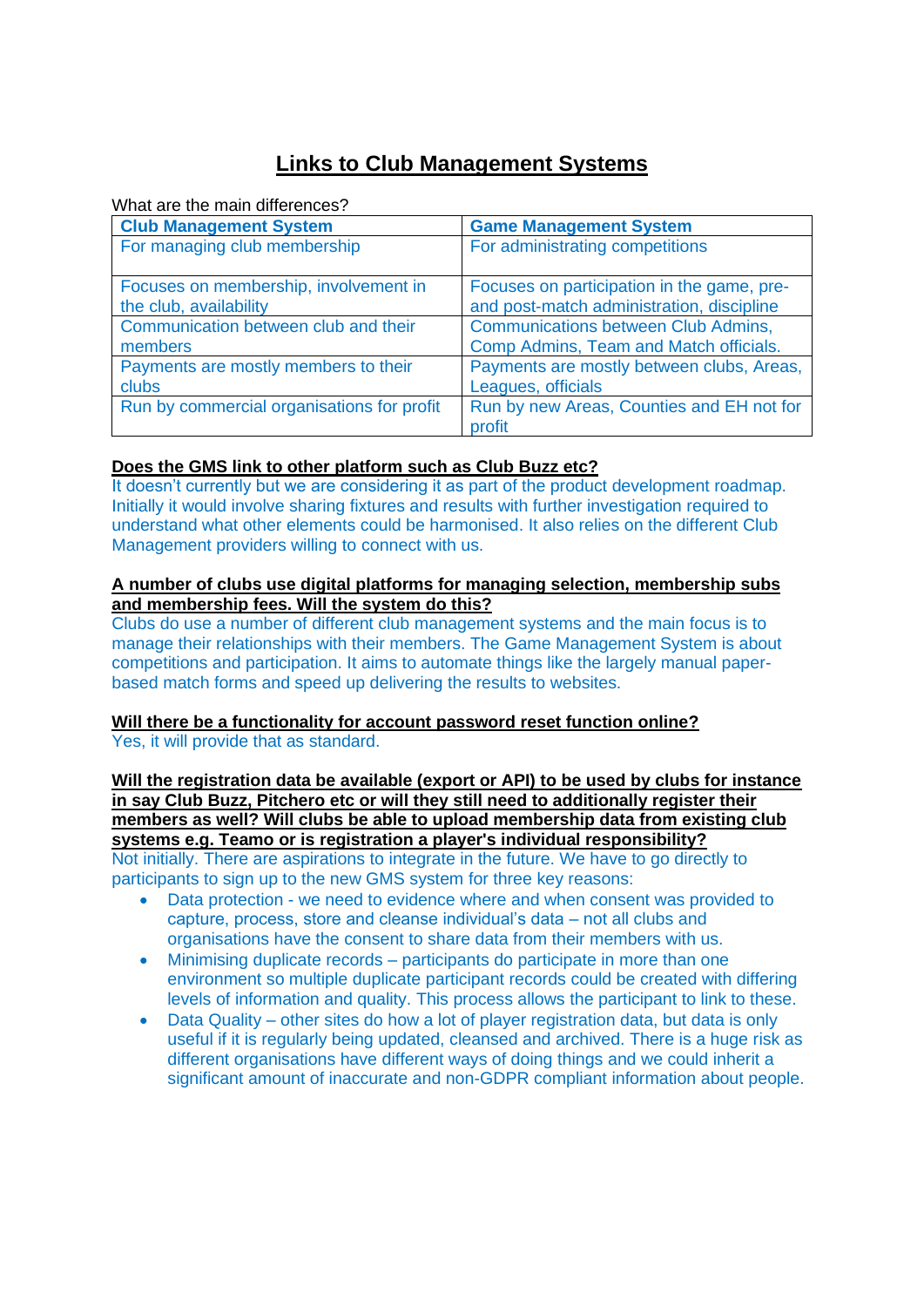## **Will there be any capability for clubs to provide member data for validation to remove the need for duplication of registration details?**

No and mainly for the reasons above. A positive element is that they only need to do this once, provided their account stays active.

### **We use our club website to collect subscriptions and match fees so if there is not full integration, we will have to move data back and forth, duplication always leads to errors. Will there be upload capability for team lists from our system to EH GMS? Or only download?**

Certainly, clubs will be able to download 'who played' for the launch phase whilst we look at an early change in Phase 2 to offer a checklist to help show who has paid. Full integration is a significant development and is factor in the future product roadmap. For the Club Management System providers, it would involve commercial discussions. We do understand that there is some duplication of data, but this is massively better than the current incomplete jigsaw with most of the information in the control of commercial organisations.

## **What is the scope of system i.e. how much of the playing universe it covers?**

There will be a phased approach to rolling out the system. At launch, it will cover formalised league hockey and knock out competitions for adults, juniors and masters. The second phase will cover informal friendlies and tournaments for clubs as well as the Player Pathway competitions. The third phase will incorporate schools. The only bit that remains excluded is weekday training sessions.

# **What privacy controls will it have i.e. what information is available to others and how is this managed?**

The system will have in place three main controls to safeguard privacy:

- Administrative (policies, role-based access, reporting unauthorised changes, audit logs):
- Technical (system controls, authentication, firewalls), and
- Physical (intrusion detection, anti-virus detection).

It is important to know that the individual will have control over what information is kept private and what is displayed publicly, from contact details to photos. The role-based access matrix determines who needs what piece of information to do their role and limits who can create, read, update and delete (archive) information.

#### **What levels will the biometric data picture recognition be applied to?**

The different grades or levels of hockey that will need photos will be determined by the Competition Regulations. Only Grade 1 will have this as a requirement initially.

#### **How will the system cope with starred players – i.e. players who are precluded from playing at a lower level or where clubs have more than one team in a division?**

The system uses data to identify what teams the player has previously played for and using logic can determine anomalies e.g., dropped too far. This is reported for Comp Admins to see.

## **Are there plans for integrating with Pitch Hero - clubs selecting teams in that & being able to copy to the GMS? Is there a timeframe?**

This is a significant piece of work which is much wider than just Pitchero. The first part involves agreeing a standardised data sharing model. The second more challenging part involves matching the data between the systems. Critical factors like data quality especially where different information is being used in the two systems and the age of the data. A still will begin in Phase 2 with Club Management Providers to understand the feasibility and cost benefit for all parties involved.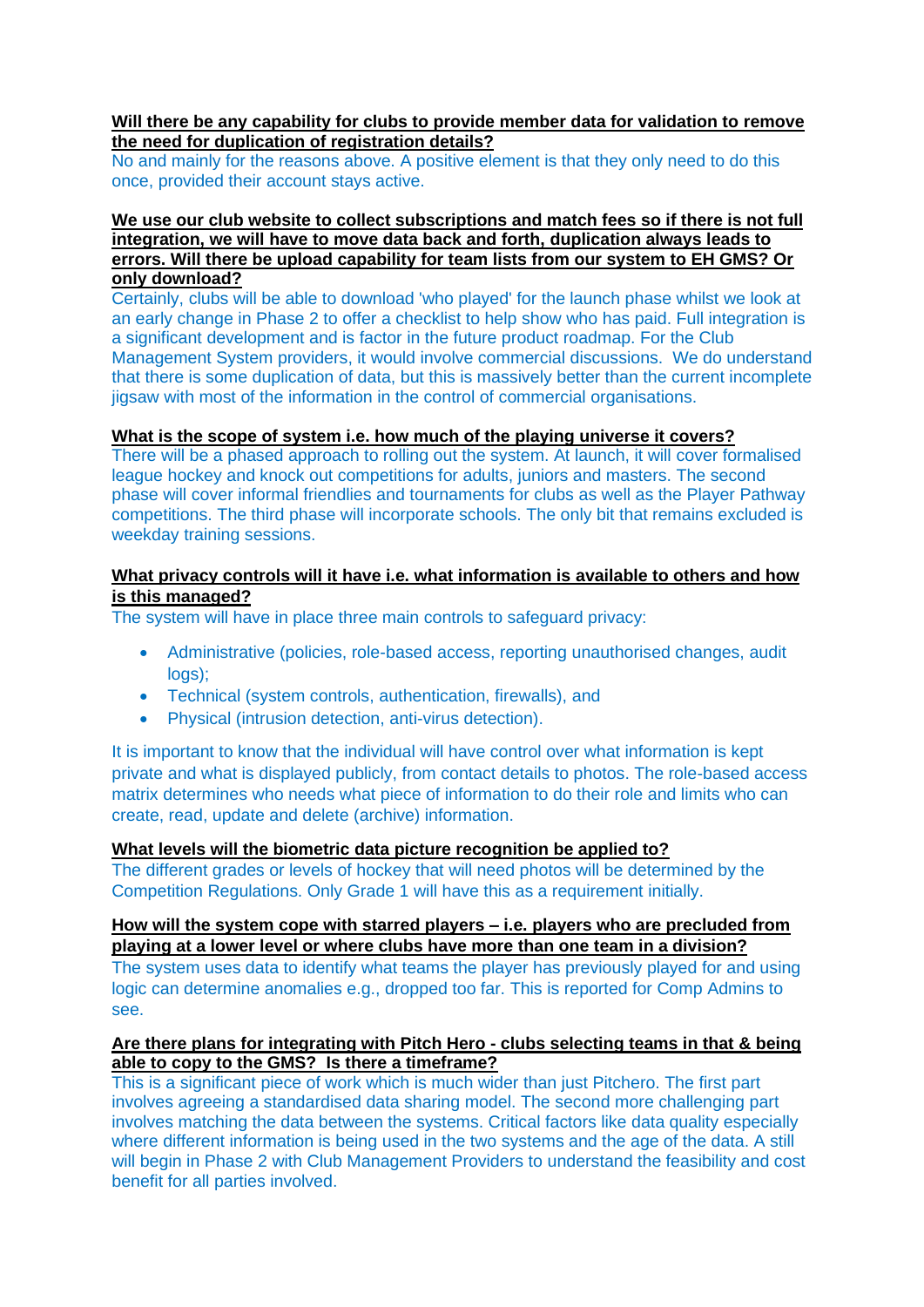# **Player Transfers**

## **Will the system provide a "player Transfer" system/control?**

The system will require the departing club to approve or deny the request within a ten day window. They can only deny the request on legitimate grounds where the player still owes money, owes kit or is serving a suspension.

#### **How will player transfer work, will previous Club, the new Club and league admins authorise movement of players?**

It is important to understand that players can be members of more than one organisation. The league system will be set to only allow players to play for one club in a league competition, making them competition bound. They would need to transfer to another club to play league hockey for another club. The transfer request would be initiated through the player profile. A request would go to the old club asking them to either accept or decline the request (with good reason) within a maximum of ten days otherwise it will automatically go through. Once the request is approved, the new club will receive notification and they can select the player for league matches. There will be an appeal process for declined transfers and there will be fines for players and the club if this is used to unfairly.

#### **Some junior players may represent one club for junior hockey and another for adult, is this situation managed?**

The junior competitions are separate from the adult competition structures. Whilst a player can't play for two different adult league clubs or two junior league clubs where the competition regulations prevent this, they could play for a different junior club and a senior club.

#### **Is blocking done automatically and when the blocking (outstanding fees) is sorted will the block be removed automatically?**

These questions are worth explaining in one of the future GMS updates. It has been simplified and it does limit participants leaving clubs owing money, kit or serving a suspension. However, there are a multitude of scenarios that is worth walking through for players who could legitimately take part in hockey in different clubs or environments which is worth covering.

#### **How does binding players work with players from other teams playing in Development Teams?**

Binding is within a whole competition group, eg League Hockey (EHL and 8 Area Leagues in total), EH Junior Champs, EH Masters Champs. If the Development division is within a competition group like the Area leagues that would be by default set to competition bind, then they would be breaching competition regulations if they played for another club in the same competition league or structure. If the Development team is outside of the structure, they could play essentially for a league team in a specific club and play for another club in the Development league.

## "**Players are bound" check box should be set to "yes" so that administrator has to click to unbind players, rather than the other way.**

All formal league structures will default to ensure players are competition bound and will require an Administrator to change this.

# **What happens for players that belong to multiple clubs? Masters cup compared to Saturday leagues**

This is allowed and players can be members of multiple clubs. Some competition regulations will not allow players to compete for multiple clubs (e.g. playing for different clubs in the league – unless a player is moving clubs)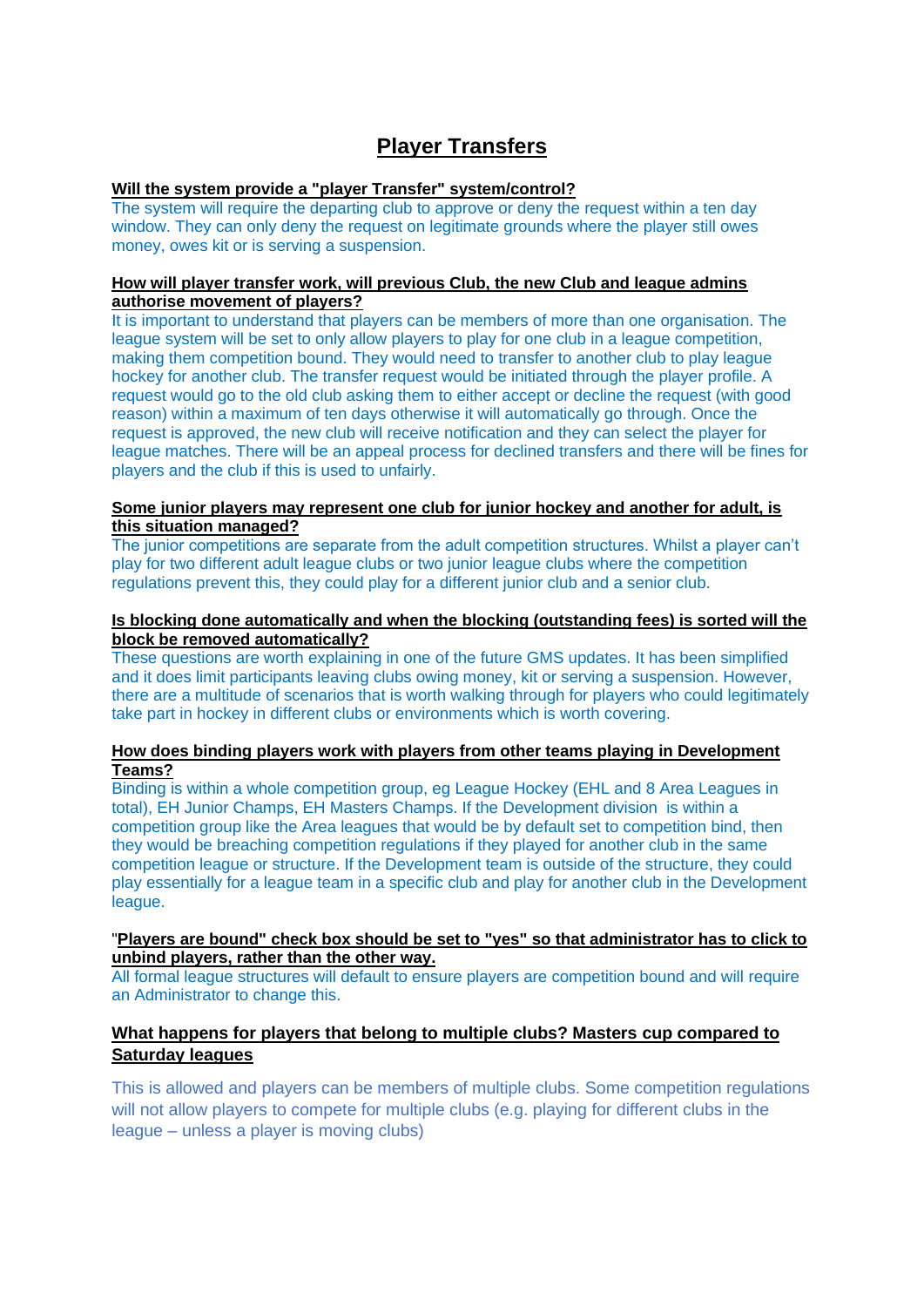# **Competition Regulations and Fair Selection**

### **Given that this system is only going to be as good as the data entered and people are not always as diligent as would be desirable, what sanctions will be applied if data is not entered?**

Certain mandatory information is required for the different grades of competition which are determined by the Competition Regulations. For example, someone playing in the EHL would be required to have completed their profile and add a photo. If this is not completed in their profile, they can't be added to the match sheet. Other instances might include not completing a match report within the deadline or missing information where the system will provide a reminder and then flag this to the Comp Admin to investigate and will make a judgement if fines can be applied according to the regulations.

#### **When making fixtures on match dates, if a match is postponed and not re-scheduled for a slip date, say played on a Wednesday evening, does the system identify a league week? Would a Wednesday evening match be part of the previous weekend or the forthcoming weekend?**

There may be exceptional circumstances to not use the slip dates, but the system won't automatically identify when the match can be played. This would be done with the knowledge of the Comp Admin who would be able to look into the details of the match if there was an issue to review if there were fair selection breaches.

**When will the league rules be available? - a lot of this information doesn't have context to understand 'real world' implications of e.g. match sheet rules in the lower reaches of the pyramid, team selection can be 'on the day' fluid, especially relating to keepers. (John Thompson) Can we share the league rules as they stand with everyone and the sanctions as well so that everyone gains a full understanding?** 

The Competition Rules and Regulations are being discussed with key stakeholders and will be due out shortly.

#### **Will the system catch players that play in one league for a university team for example and another league when they travel home. These may be different leagues in different areas.**

The system does allow for competition binding so that players can't play for more than one club in the same competition group. It would still allow a player to guest for other clubs in competitions that do not have competition restrictions.

#### **How does the blocking/eligibility approach trans players?**

The age and gender are main factors in determining which players can appear in club teams and match sheets. Where participants need support to change this or apply for dispensation, a manual workaround will be offered, and the Super Admin can make the relevant changes.

## **What about starred players – can't play for a team because that club has two teams in the same division?**

Player eligibility is covered off in the Competition Regulations.

# **How do we deal with teams having to use the doubling up system in order to get a team out to play?**

The Competition Regulations will determine which grades can and can't double up players. There is more flexibility for the lower-level divisions. The system will provide reporting to highlight which players have played more than once that on a competition day in specific competition groups and the teams that they played for. It will be up to the League Admin to follow up and determine if there has been a breach of the competition regulations and take appropriate action.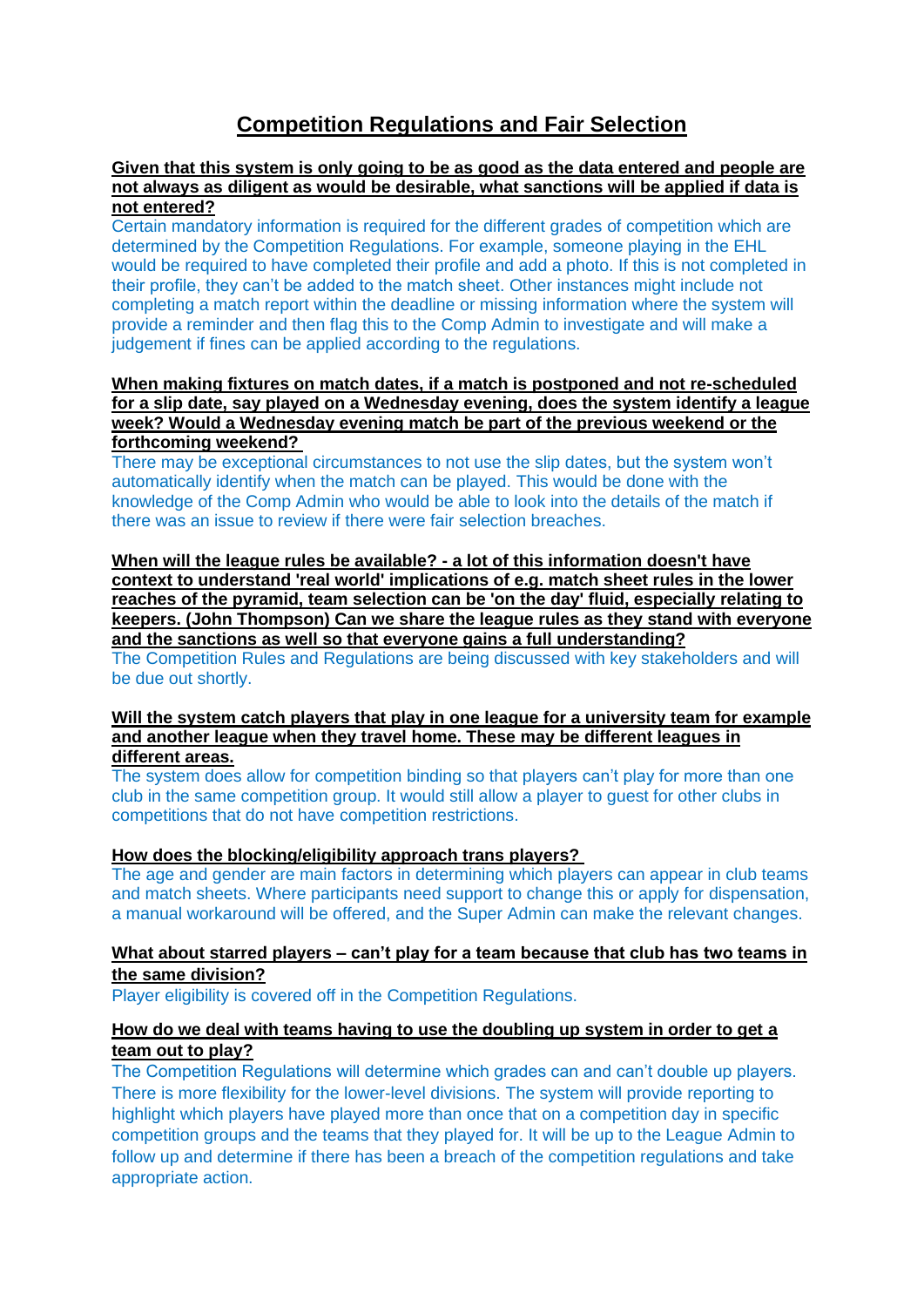# **Are penalty point deductions processed and/or fines issued automatically from CMS?**

In the short term, this isn't automatic. Reporting will be provided to the Competition Admins after games highlighting anomalies so that they can investigate and use their discretion (although a standard tariff is being agreed). They can apply penalty point deductions and notes as needed e.g. team fielded ineligible player deducted points and fined. Fines can be initiated by League Admins as well.

# **Can we adjust minimum age by division?**

It is possible. However, the minimum date for adult hockey will default to age 13 and age 15 for Premier Division to align with EH policy. There is more flexibility for Junior and Masters Comp Admins to adjust this but it would still need to align to competition rules and regulations.

# **Will the Grades 2-5 match submission deadline change from a specific time after the game to a set time e.g. currently 20.00pm on day after the match?**

The developer has taken this on board and is looking to make this change ahead of the start of the fixtures.

# **The danger with teams completing their own cards is they "spread" the cards for someone to avoid a suspension, an umpire viewing the sheet (at lower levels) will probably only count the number of cards, not look at the who.**

Team Admins will be responsible for completing the match details. All of these will be visible and be able to be viewed by the umpires, match officials and opposition team who can challenge the details. Penalty for falsifying information will be picked up within regulations and individuals involved may face a disrepute charge.

## **What / how will GMS work regarding fines / penalties - we saw points deduction - what if there is a tariff? Roles suggest that Comp Admin raise invoice - how is payment working?**

There is no automatic generation of fines. Reports will show when info is late or missing. League admin can deduct points and Areas will have discretion to apply fines for non compliant teams and players.

**Will the various setup inputs which are defined within the regulations (latest time for match card completion, for example) be entered into the system centrally to ensure consistency across the 8 areas.**

Yes.

# **Just looking for confirmation that Competition Admin is not needed for County Cup Comps**?

Yes, if you want to run competition through GMS you will need Comp Admin permissions.

# **How will leagues be able to police players/clubs abusing number of games a player plays on a single day?**

As electronic match sheets are a requirement and players have individual records then it will be possible to see where players are doubling up. The adult league regulations allow for some doubling up in the lowest teams to allow matches to be played but the match sheets aim to ensure this is more consistently managed.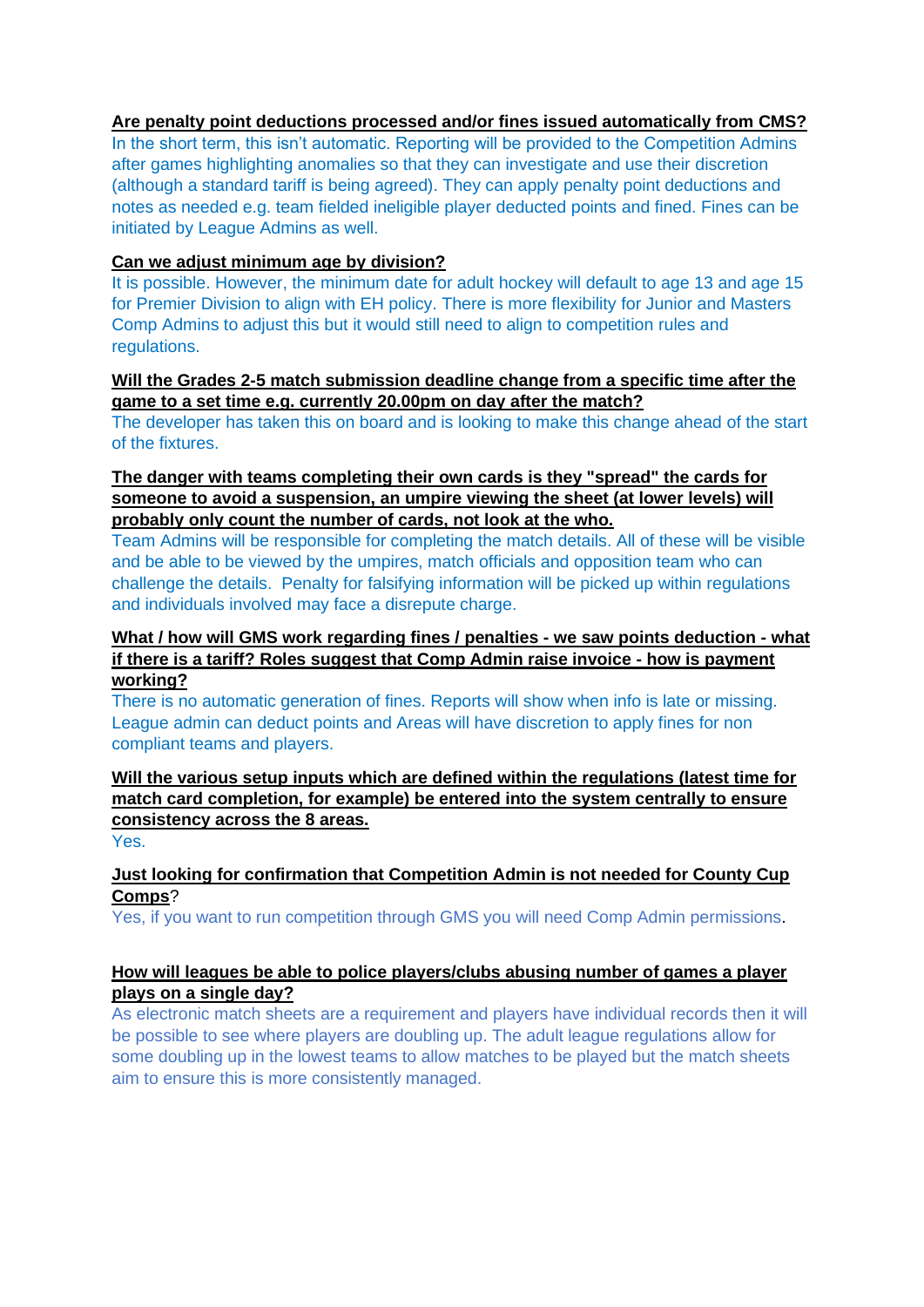# **Match Sheets**

## **Is there an expectation under the new Area structure leagues that team sheets will be needed from the start? This will be new to many teams from the old "South Region".**

Yes. A core principle of the AGM governance that clubs asked for was a harmonised approach. There will be things that different Areas and clubs may have to adapt to. It is also important to remember that the match sheets will also benefit the players, umpires, coaches, match officials by capturing their appearances and involvement building their golden records.

## **Any help collecting fees and running reports of outstanding sums saves a lot of work, will the system be able to do this?**

We are keen to get this incorporated as one of the early changes after launch to help with what can be a time-consuming task for captains or team admins.

## **What process will be there for club admins if an error has been made on an entry and submitted for match results etc - will it be audited?**

The system will notify the Comp Admin where match results submitted by match officials and captains don't match. They can follow up with those who submitted the information to find out what the record should reflect and make the changes themselves. All of this is captured in the audit trails which captures who made changes and when.

### **How do the two teams or umpires confirm result details on the match sheet i.e. what replaces the signatures we do on match sheets now. Who records the cards on the match sheet? The home team or umpire?**

For most games, the captains will complete the match information needed (results, scorers, cards) with both umpires verifying this. Some of the details of this will vary for the different competition grades, for example the technical officials will confirm the final results and cards for grade 1 matches.

# **If no app - is there confidence the web version will be usable on phones on match day to record all the details post game when both teams / umpires together?**

The match sheets are being configured to be mobile responsive. We are testing the match forms on different screen sizes and operating platforms (iOS, Android, etc).

# **Can the team admins be contacted from within GMS if a match sheet/result is missing on the day?**

Yes. They will receive a notification and the Comp Admin can email them as well.

# **What is the "sign off" flow for match sheet - at what point do the competition tables get updated? Should both teams and umpires sign off sheet?**

After the game, both team captains will enter in the match score. If both results agree, the league tables will be updated. They will have the opportunity to add further details to the match sheets (goal scorers, cards, injuries) and submit this ahead of the regulation deadlines. The umpires and match officials will have access to the match details to check and challenge if anything is incorrect. If there are any details that are missing or don't align, this can be raised with the Comp Admin who can investigate and adjust the information as necessary. All data entry and edits have a data audit.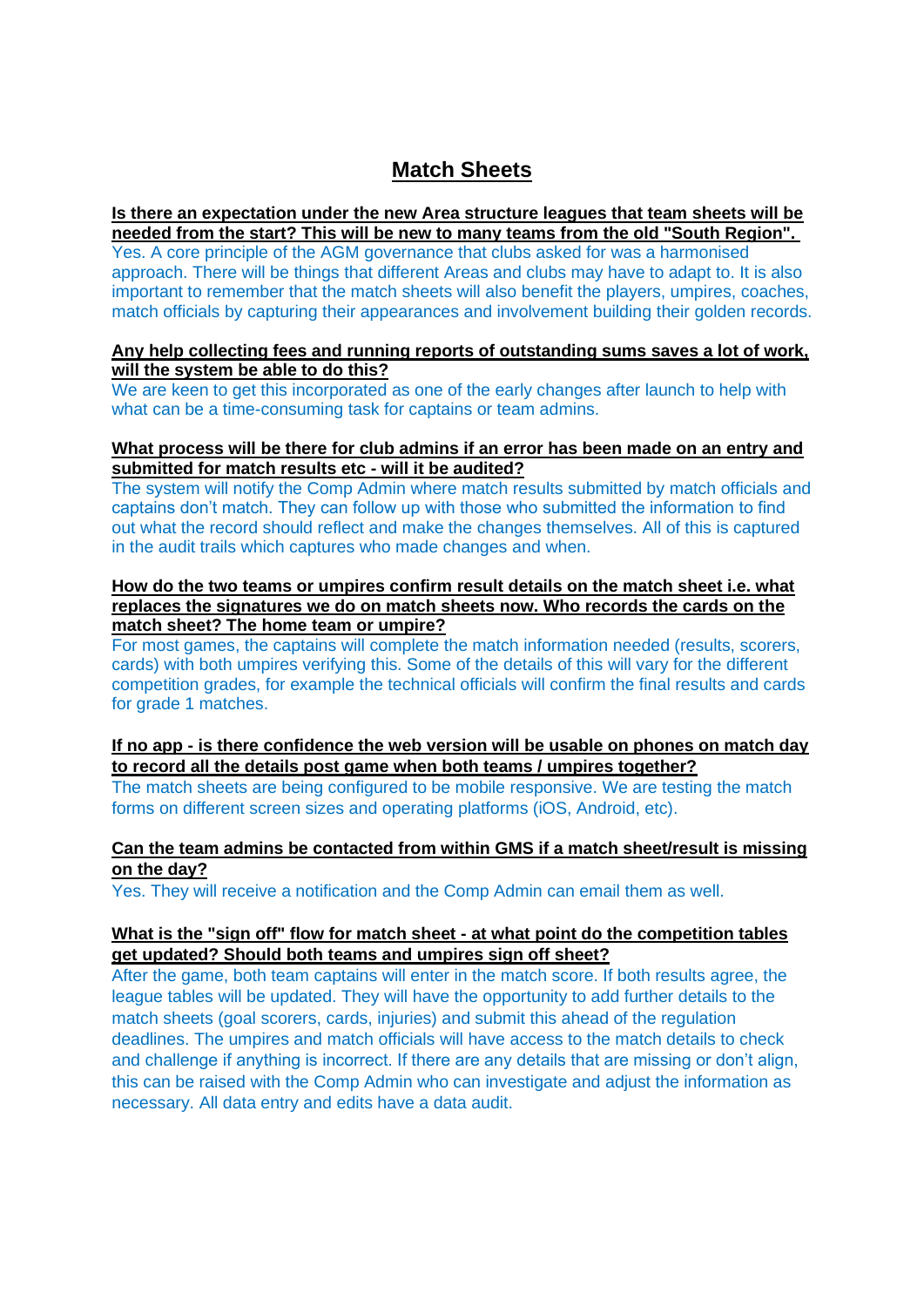# **If a match sheet is missing, how will GMS help identify this and communicate with the relevant club - what would this scenario look like?**

The system will flag that a match sheet is missing and who should have completed this and a notification will be available to the Comp Admin and Club Admin.

# **Does the card show to the opposition? Not sure I'd want an opposition to know that a player is on 3 yellow cards.**

The disciplinary history for players will only be visible to the Club Admin and the Team Admin of their specific club. This information will not be visible to the opposition teams. However cards picked up in the game will be part of the match sheet and will be visible to the umpires, match officials and opposition team admin.

## **In roles / responsibility table - there is a notation 'V' - what does this signify?** This is view or read functionality only.

# **Is this the only system we use now... have we finally got rid of posting the match sheet?**

Yes. No more soggy match sheets pitch side.

#### **What did the initials stand for when entering goal scoring? FG PS**

Field Goal (FG) / Penalty Corner (PC) / Penalty Stroke (PS) / Red Card (RC) / Yellow Card (YC) / Green Card (GC)

**Do you need league cards anymore for the match day? No** 

## **Can players be selected on more than team sheet on the same day?**

Yes, though league regulations for the competition they are in and the level they are playing will determine whether this is actually allowed or not. Reporting is available to the Comp Admins to highlight where this is happening so that they can identify if there are any issues.

## **Can the players on the team sheet be changed post-match? e.g. a player didn't turn up for the match so shouldn't be included on the team sheet.**

You will be able to select whether the player didn't take part using a tick box. More importantly, the ones that did play will update the player record to show how many appearances they have made during the season.

# **Will the system remember shirt numbers for future fixtures?**

This is possible and to help Team Admins and captains, previous week's team sheets can be used to populate this week's fixtures bringing the shirt numbers as well.

# **Is there provision in the players profile to add their squad number so that the squad number information simply auto fills?**

Players will be able to add their shirt numbers to their player profile for that club. This information will pull through to the match sheet. It can be overridden by the Team Admin in case that player has forgotten their shirt and had to borrow another number.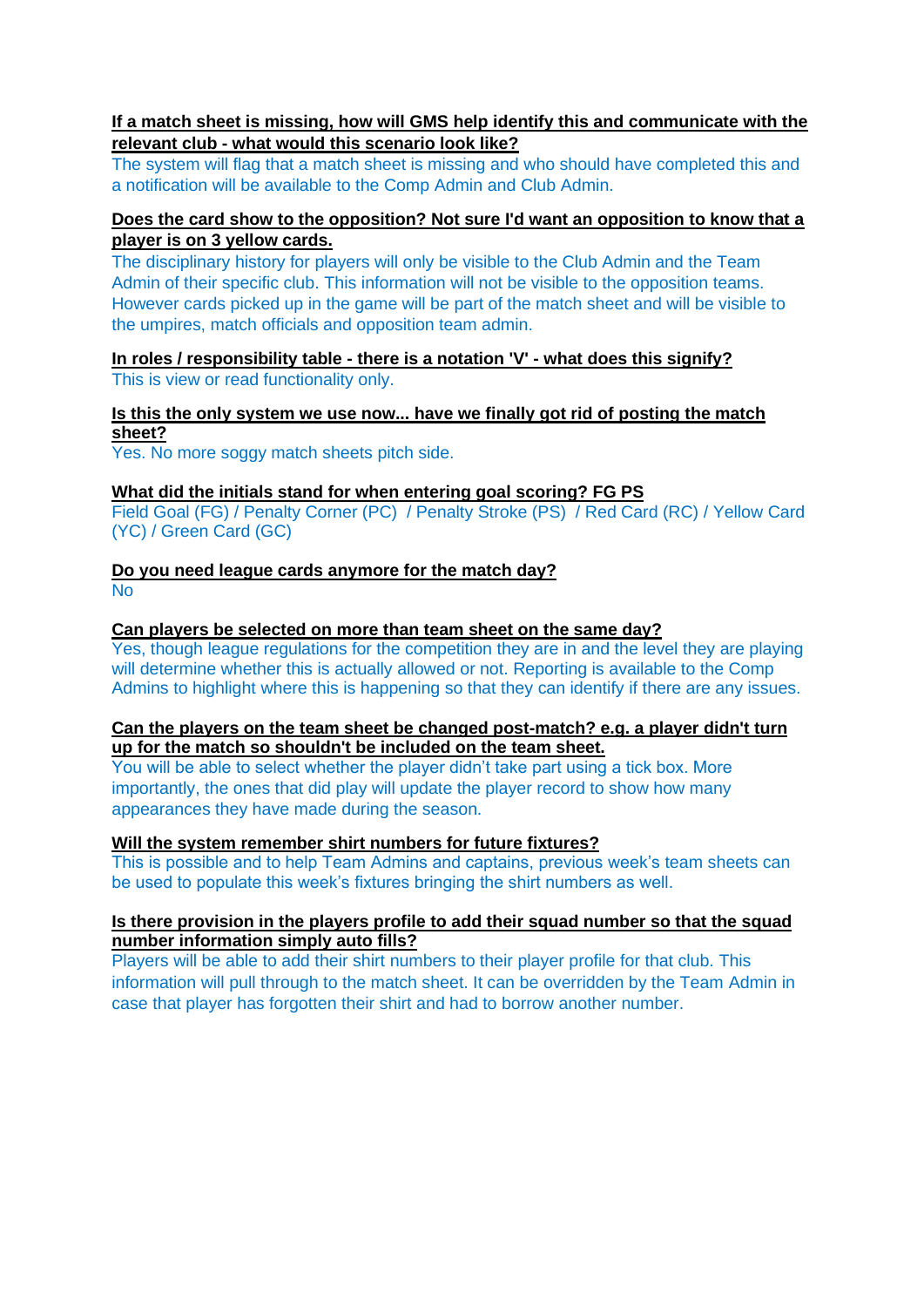# **Officiating**

#### **Will match sheet include a way of inputting the umpire's data?**

All umpires / technical officials will be registered on the GMS via the England Hockey Officiating club. This will allow clubs to add Officials' details onto match sheets, as well as give feedback on performances for specific grades.

#### **You mentioned officials using this system but only spoke about umpires. What about those Technical Officials amongst us. Will this replace Altius RT for example?**

For league hockey, the GMS will be used for all leagues, thus taking away the requirement of using Altius RT for the EHL Premier Divisions. We will continue to use Altius RT for the finals of EH Competitions as we currently do.

#### **Will the cards verify against OMS?**

Umpires will be asked to input the match information on the match sheet only, thus removing a level of administration from previous seasons on the OMS. This information will be verified by both umpires and both team captains after every match.

#### **Will the system be smart enough with players to recognise if umpires are umpiring at two places at the same time?**

The system produces issue reports if umpires are appearing in two different games at the same time. This will provide relevant administrators alerts where conflicts arise and they can investigate.

#### **What lessons have been learnt from the OMS System regarding the development, implementation and maintenance/enhancement processes that are being applied to the GMS System? Will these be applied retrospectively to the OMS System?**

The inception and launch of the OMS were vastly different to the approach taken with the new GMS. The main lessons learnt:

- The governance of the game is supporting the game working in "one way" and the system is being designed to complement the way of working for the whole game. This is different than the OMS launch as we will have one way of working for the game, not individual associations trying to use a system differently.
- Due to the importance of this project, England Hockey has a dedicated, full time project manager and has devoted other resource internally for this project.
- The Maintenance / Enhancement process will be applied to the full database, as the OMS will be moved across to the GMS, so we are working off one platform. Outstanding enhancements requested from the OMS will be absorbed into the master development plan for the GMS and will be actioned over phase 2 and 3 of the overall project.

# **Do cards have to be recorded for all levels of fixtures?**

Yes, we will be asking for this information at the end of each fixture.

#### **Will there be a section on the team/Results sheet to provide umpire feedback?**

Yes, as part of the post-match form you are asked to complete for the league, team captains can provide feedback on the umpire's performance.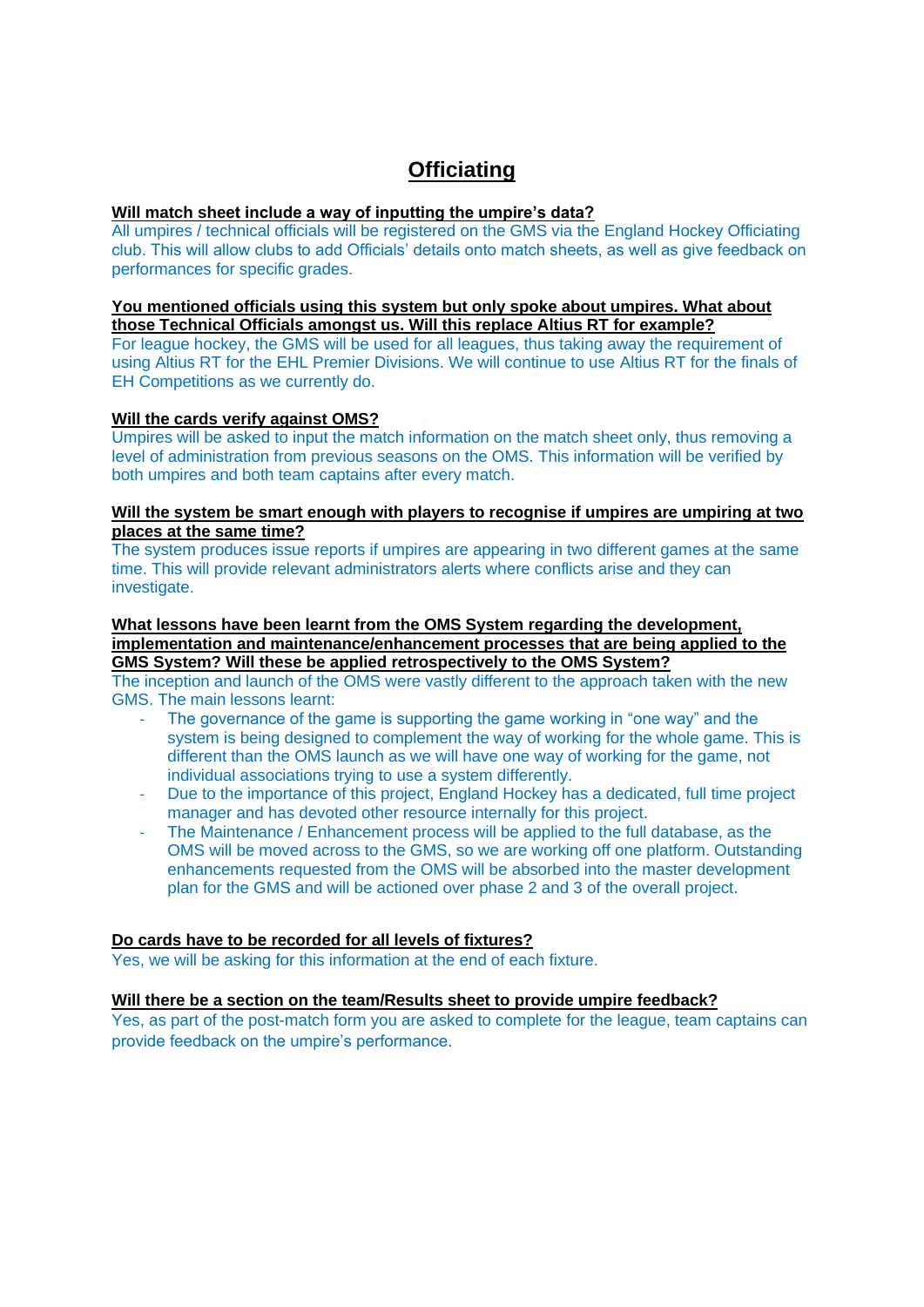## **Will we be able to give umpire feedback on this system as we were required to do in Whostheumpire?**

Team Admins can provide feedback on umpiring performance as part of the post-match reporting.

# **Completing a match sheet - are you expecting umpires to write down the time goals are scored and the scorer? If not, how would you remember all those details at the end of a match?**

We are working on the assumption that teams usually know which players have scored during a match. The times of goals are not essential but included so teams can provide more info on their game if they wish. If officials can support by recording some of the details that is helpful.

# **What do local league umpires have to do to confirm games/cards etc?**

Where umpires are appointed we encourage communication between umpires and Team Admins around any necessary details after the match. The Team Admins submit the match sheets.

# **What is replacing the local umpiring associations? Has this been officially announced yet?**

Through the "Structure Fit for the Future" member resolution passed by the members of England Hockey, each Area Company will have their own Area Officiating Committee, which will be responsible for the appointment and development of umpires, umpire "support" and technical officials within their Area.

To support the development to individual officials, a national membership organisation, called "England Hockey Officiating" (EHO) will be launching from the beginning of September. The aim of this nationally run body is that the leads from each Area Officiating Committee can come together and deliver a membership proposal that is run by officials, for officials, for the benefit of the game.

Details on how to enrol with EHO will be made available through the England Hockey Website shortly.

# **Will a team and umpire see the team list of the opposition before a match? Important to check players not playing under false names**

Yes, both teams and umpires will be able to see team sheets for each fixture once submitted. If discrepancies exist, or individuals ask for potential discrepancies to be investigated, these will be raised to and managed by the relevant competition organiser.

# **Are umpires for the higher leagues populated by the umpire managers?**

Yes, each Area Officiating Committee will have the responsibility to appoint umpires to the higher-level matches. The appointments will be visible in GMS. Within each Area Officiating Committee, there will be individuals responsible for managing the performance and development of the umpires they are appointing.

For EHL matches, this responsibility is retained by the NPUA.

# **How does the umpiring selection element work for league levels where there is no central allocation?**

Each Area Officiating Committee will be contacting league teams in their Area to confirm which divisions will receive Area Appointed Umpires. Below this level, clubs will be asked (as currently happens) to provide umpires for their matches in line with the Adult League Regulations.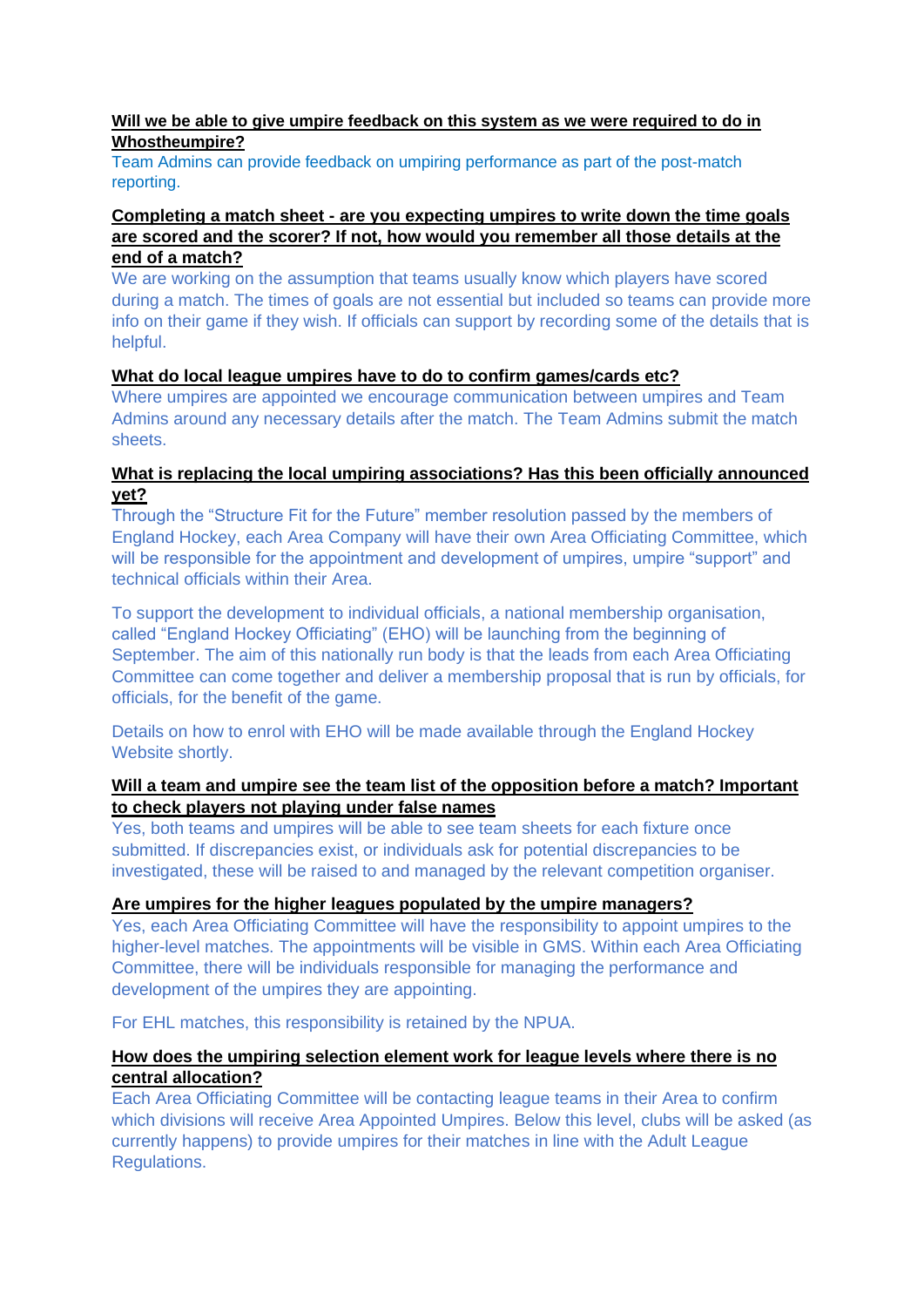### **Do umpires have to be appointed before the game for lower league games?**

Team Admins can add club umpires to the match sheets in the same way they add players. They would need to be recorded on the match sheet ahead of the game.

# **What if we are playing in a league where we have unqualified umpires?**

The competition regulations have different requirements for what is needed at the different grade of the game. Clearly the top level competition divisions will have stipulations about what level is needed to umpire games. The lowest grade 5 does allow for someone to umpire a match who might not hold an England Hockey umpiring accreditation. However, if someone did umpire a game who did not meet the requirements for that specific grade, the relevant Area League Committee would investigate and determine the prescribed warnings / fines for these incidents.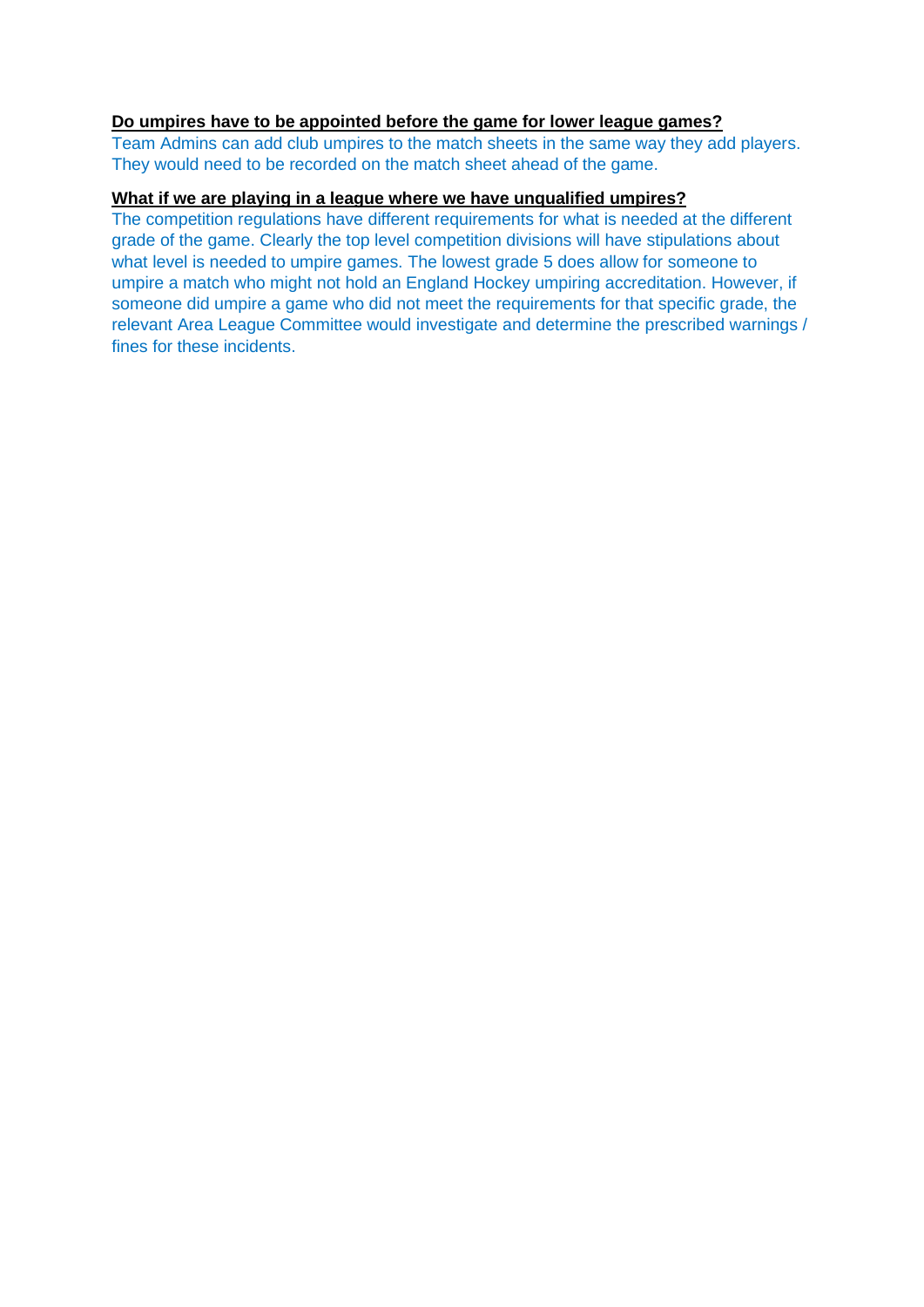# **Websites**

# **Will there be a website for each new region?**

There are 8 new Area sites being developed. The Area sites will be branded and will also have a similar look and feel to the England Hockey site as they can use the same API (data connection) from the system and template pages. These can still be administered by Areas so that all the relevant information and new articles can be added. Competitions fixtures, tables and results will be available in the relevant Area websites. Clubs information will be independent as there are a few clubs who cover more than one Area. Interim websites have been set up for please visit - [https://www.englandhockey.co.uk/governance/about-england](https://www.englandhockey.co.uk/governance/about-england-hockey/8-areas)[hockey/8-areas](https://www.englandhockey.co.uk/governance/about-england-hockey/8-areas)

## **Will there be any more websites for sub areas?**

Not for launch. There are things that the Sub Areas/ Counties manage that could sit in the new Area website e.g. Junior fixtures and results, Masters, etc. We will be looking to provide a widget or feed in Phase 2 that allows the Sub Area websites to display fixtures and results.

## **Will clubs be signing into their region website? Therefore no access to the "national website"?**

There are two parts to this: a system layer and a presentation layer.

System layer – Clubs can access the GMS log in page through a button on the Area or England Hockey page. All key changes can be made in the GMS system which will update the websites e.g. change of venue, updated start time.

Presentation layer - The club and team details within league tables, fixtures and results whether on the England Hockey part or the Area parts of the website will all be hyperlinked. This will take them to a club profile or team profile which displays some of the information specific to the teams. This means you can get a club view even if teams play in different Areas.

#### **Will our regional websites still be required? The one in Yorkshire is well used.**

The Yorkshire website could continue as a County one. The Area will have a new website and the Counties (Sub Areas) could use a section of that or look to use the widget that will be developed in phase 2.

# **Is there an API for integrating the fixture times & venues from GMS on a club's website?**

There won't be one immediately available although this is something we will be looking to quickly introduce in the next phase of development.

#### **Is there an app for pitch side use?**

No – but the system works on mobiles, so there is no real need for a separate App as a priority.

# **Is the GMS smart phone friendly?**

Yes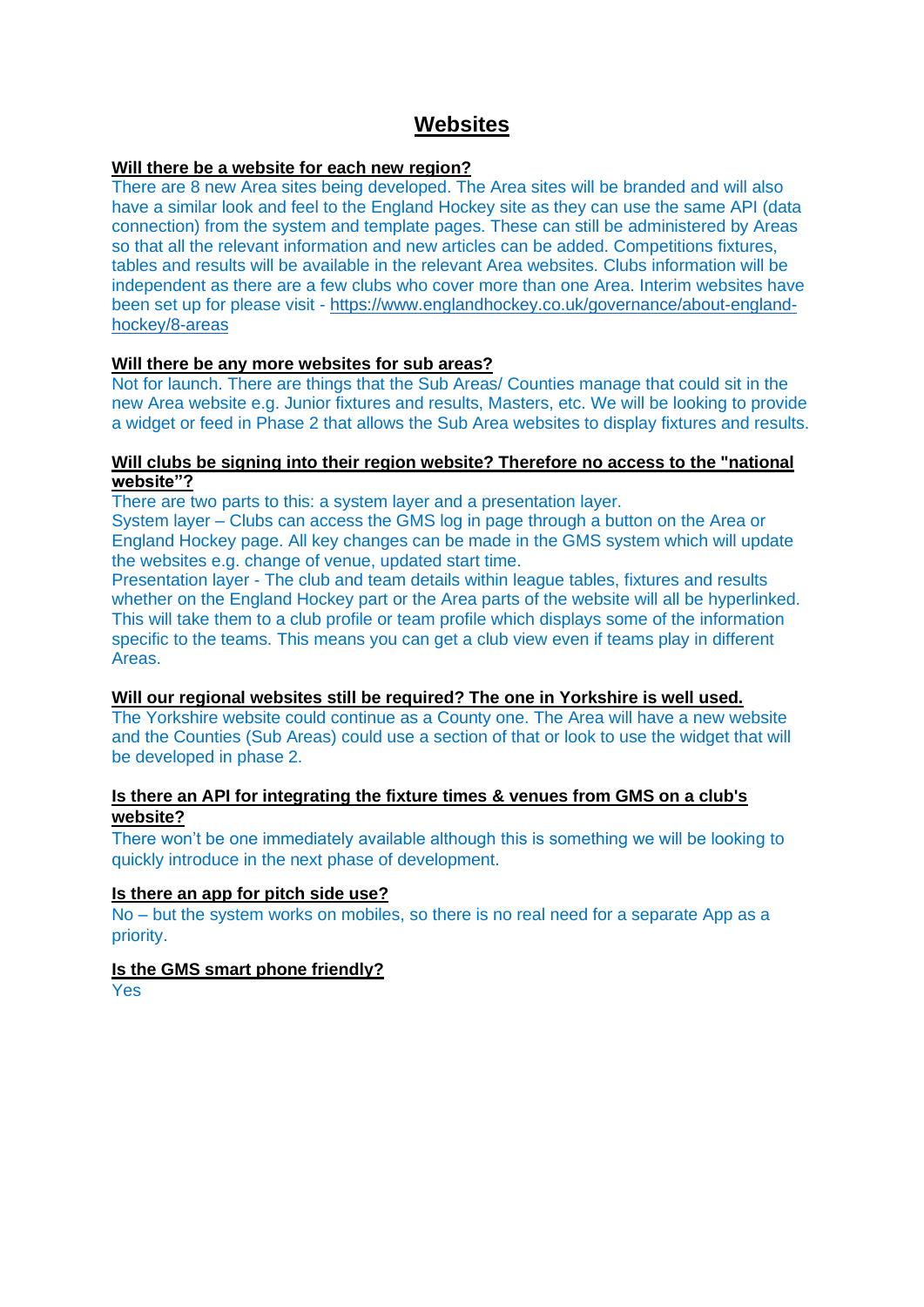# **Project Management**

# **Will there be 'pre-go live' use by club admins to ensure members can elect to join the right clubs? When will the CMS access be available to the regional system admin people like myself to get pre-season experience?**

We are aiming to onboard the Competition and Club Admins in advance of the system becoming public. Training will be provided through online meetings, user guides and video training. The right access levels provided so that they are ready for when participants request access to join the club.

# **Will the system facilitate sub areas e.g. that is if Midlands for instance wished to delegate governance responsibility to a sub area for one or more functions, would that work?**

The system is structured hierarchically so that rights can be delegated and removed. In this instance, an Area or Sub Area can delegate rights to other admins to manage one or more division. Juniors, for example, could be easily managed by Sub Areas or counties. Obviously Adult Leagues are going to be run from Area level, but some junior hockey activity will be run by Counties (Sub Areas) by agreement with Areas.

# **Is there any slippage in delivering things on time so far? Are we on schedule for next season?**

There have been some slippages in the earlier stages of the project and we have made some time up. The project progress, risks and issues are being monitored on a weekly basis and plans are always being adjusted to add more resource, deprioritise non-essential items and bringing in external support to assist. We are still on track to deliver the system in late July in advance for the participants to sign up for the new season.

# **What contingency do we have if the GMS system is not ready to go live in time for players/teams to register for the start of the season?**

The functionality regarding fixtures, results, tables works. We are working to ensure the match sheets ready for the start of the season, rather than a backup at the moment.

# **Does the system produce a weekly report? Missing results/information etc.** Yes see above

## **Have the run through session participants seen what a live user will see? Is this how someone will log on and view the system?**

For Club Admins, Team Admins and Comp Admin, this will be the view for launch with a more specific menu on the left-hand side. It is in the development roadmap to make these parts of the system more user friendly and intuitive.

## **Are you keeping a log of which clubs have attended training so that we can chase up clubs?**

We will be capturing details of who has signed up and attended the different training particularly so that we can prompt clubs to get the right training.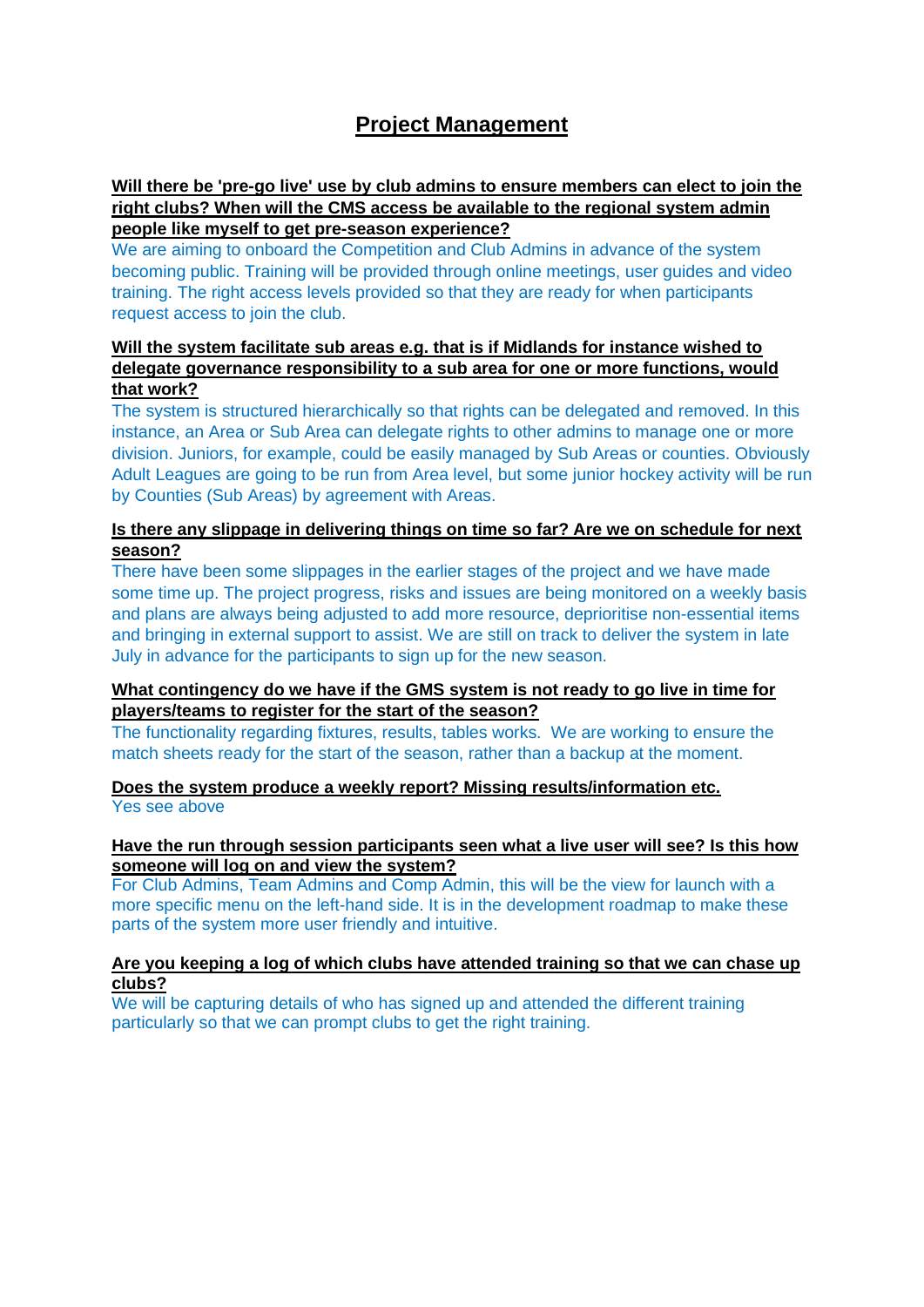# **What reports are available from Day 1?**

Reports will be available to highlight relevant activity such as missing fixture information, missing match sheets, any others required by regulations to manage the league. We aim to be in place for start of league season.

## **Who will be able to view what data?**

Club Admin can see all of teams info - fixtures, players. Opposition contacts Team admin can see their fixtures, players (assigned to them by club admin), opposition contacts Future Developments

# **Has anyone produced a transition plan and is there a contingency plan?**

The transition plans are incorporated within the launch plan of the system which will start to be rolled out in July. There are contingency plans associated with all the key aspects of the project.

## **Will there be a GMS application for mobile phones?**

There are aspirations to develop an application within the product roadmap. With so many people using mobile phones, we are planning to launch with mobile responsive pages.

## **How will future enhancements be funded in the short/medium/long term? Will the areas be charged for it like they were Fixtures Live?**

The development of the new system will be funded by England Hockey. There will be a charge for Areas and the extent to which the system is enhanced will be agreed with the Areas and County (Sub Area) Standing Committees as we progress forward. England Hockey recognises its responsibility to lead in this Area and will take the vast majority of the risk.

## **Can we brand specific divisions within leagues if sponsors want to get involved in local hockey i.e. South Central area divisions sponsored by XX.**

Yes, it is possible to change the name of leagues and divisions each season to reflect sponsors rights for launch. There are areas we need to consider in Phase 2 around the look and feel of incorporating sponsors logos.

# **Will CMS be able to cope with all BUCS midweek, Schools competitions, Schools friendlies, JAC competitions fixtures in season 2021/22?**

We are aiming to incorporate schools and Player Pathway competitions as part of the 2022/23 season.

# **Can we confirm that GMS is coming in for Juniors this coming season? I've had 2 questions already as the EH Email today suggested only for Adult and Masters.**

Juniors will be on the system for the new season. They will be added on a phased programme and there is a workaround to ensure the T1 and T2 data is included for the first fixtures in late September.

# **Does the system cope with triangulars?**

This is a future development aspect. There is a workaround to produce the fixtures manually and then upload them into the system.

### **Can you have a score draw and no score draw tab?**

We will look to add this feature in Phase 2.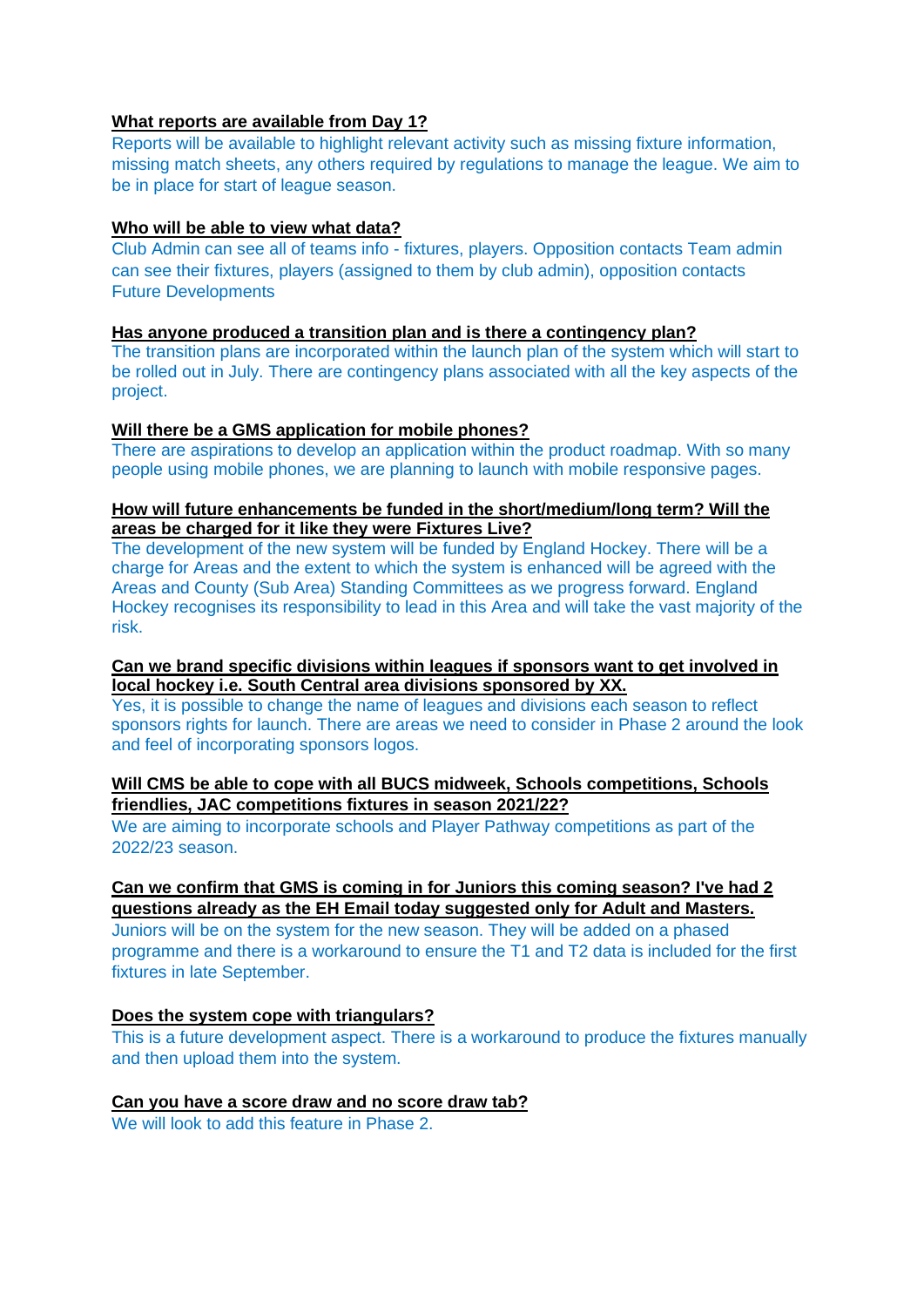# **Future Developments**

# **Has anyone produced a transition plan and is there a contingency plan?**

The transition plans are incorporated within the launch plan of the system which will start to be rolled out in July. There are contingency plans associated with all the key aspects of the project.

## **Will there be a GMS application for mobile phones?**

There are aspirations to develop an application within the product roadmap. With so many people using mobile phones, we are planning to launch with mobile responsive pages.

## **How will future enhancements be funded in the short/medium/long term? Will the areas be charged for it like they were Fixtures Live?**

The development of the new system will be funded by England Hockey. There will be a charge for Areas and the extent to which the system is enhanced will be agreed with the Areas and County (Sub Area) Standing Committees as we progress forward. England Hockey recognises its responsibility to lead in this Area and will take the vast majority of the risk.

# **Can we brand specific divisions within leagues if sponsors want to get involved in local hockey i.e. South Central area divisions sponsored by XX.**

Yes, it is possible to change the name of leagues and divisions each season to reflect sponsors rights for launch. There are areas we need to consider in Phase 2 around the look and feel of incorporating sponsors logos.

# **Will CMS be able to cope with all BUCS midweek, Schools competitions, Schools friendlies, JAC competitions fixtures in season 2021/22?**

We are aiming to incorporate schools and Player Pathway competitions as part of the 2022/23 season.